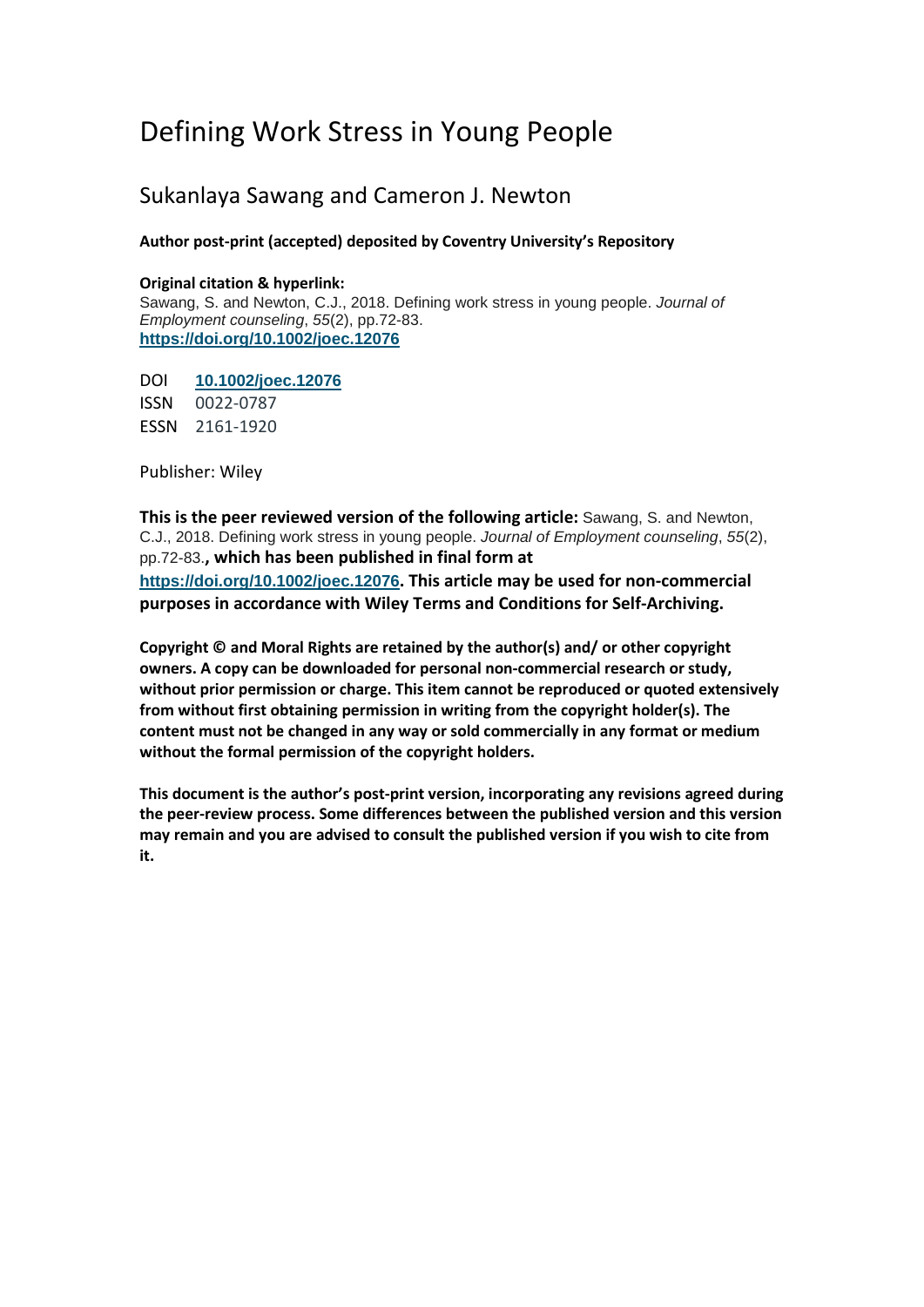## **Defining work stress in young workers**

## **Abstract**

Our study aims to answer the question "How do young workers perceive and respond to workrelated stressors?" For the purpose of this study, we define young workers as who are aged between 15 and 29 years, according to European Union. By interviewing 18 key participants, we found that young workers view job stress in three dimensions: a lack of opportunity to learn, poor social interaction, and lacking the opportunity to exercise initiative. Further, we found that young workers view their work demands as challenging tasks and they become job crafters to find more satisfaction in routine tasks.

**Keyword:** young workers; psychological wellbeing; work stress; generations; interview study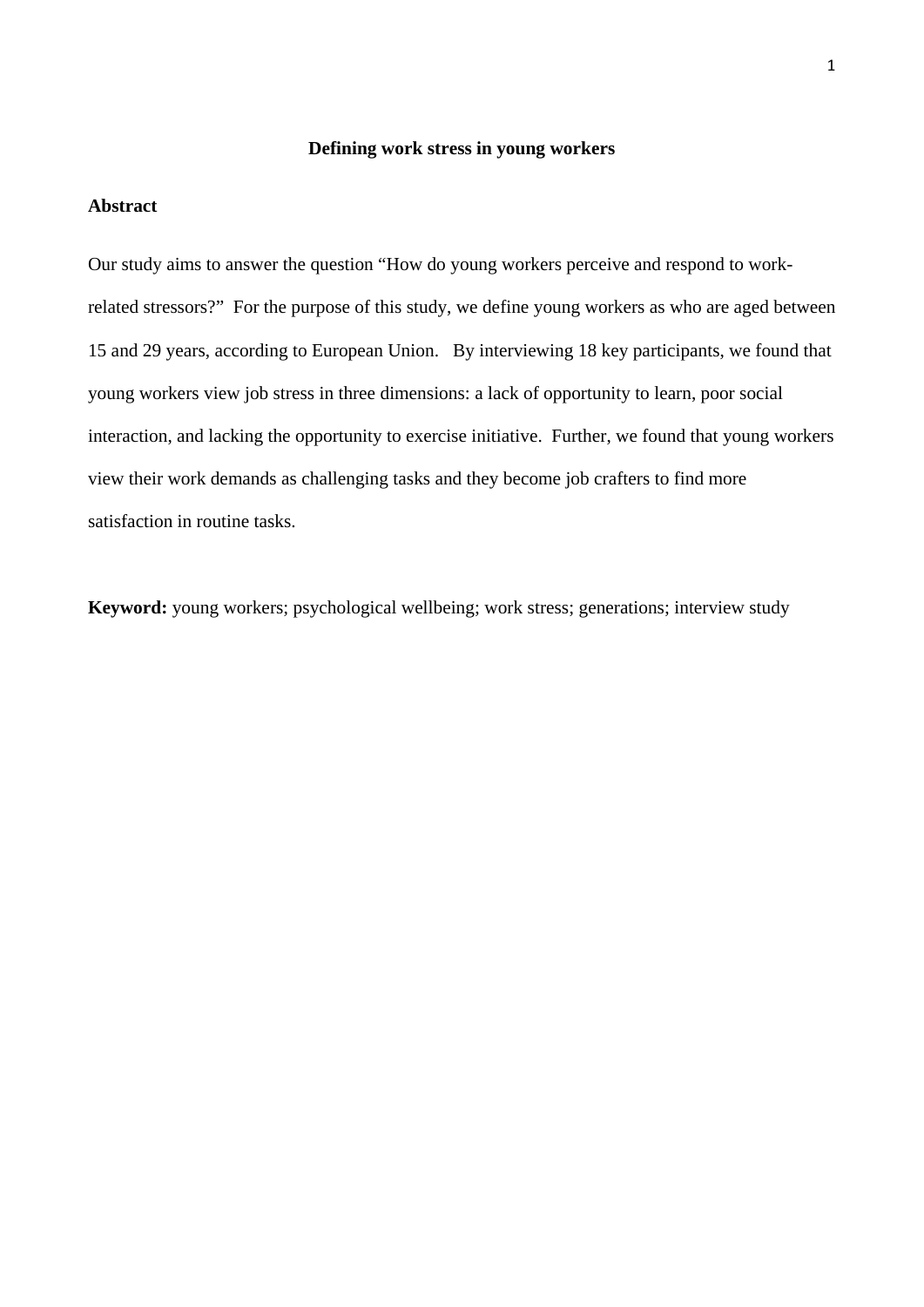#### **Introduction**

Young workers are classified broadly by the European Union (EU) as being those who are aged between 15 and 29 years. Overall, 4.2 million employees are classified as young workers in Australia. This group represents the current entrants into the Australian workforce and is vast in size, representing 21% of the Australian population [\(Australian Bureau of Statistics, 2011\)](#page-13-0). The size of the young generation workforce, coupled with the fact that the Baby Boomers are beginning to retire, makes a focus on the younger generation paramount. Indeed, understanding work-related issues from the perspective of the younger generation and adapting our management accordingly represents a real challenge in Australia and across the international community.

One crucial work-related issue that emanates from the literature is related to stress and coping among this younger generation. Research has found the young generation demographic to be more vulnerable to stress than older generations [\(APS, 2012\)](#page-13-1). There are numerous empirical studies examining work stress among working adult populations (e.g. [Newton & Jimmieson, 2008;](#page-17-0) [S.](#page-19-0)  [Sawang et al., 2010;](#page-19-0) [S. Sawang, Oei, & Goh, 2006\)](#page-19-1); however, research focussing on young workers explicitly is scarce. Youth employment literature has tended to focus on the impact of training, work ethic and wages on labour market opportunities [\(see Bessant, 1996\)](#page-14-0). Even though these foci are important they lead to a lack of research into the experience of young workers. Given the rapidly changing nature of the labour market and employment in Australia over the last decade there is a need to pay more attention to early work experience and its consequences among young workers [\(Roan & Diamond, 2003\)](#page-18-0).

Our study aims to fill a gap in the current research by investigating work stress and coping among Australian young workers. Specifically, our research explores the question "How do young workers perceive and respond to work-related stressors?" Younger workers have been referred to as 'Generation Y', the 'Echo boomers', 'Nexters', and/or 'Millennials' whose age between 20 to early 30 years old (Barnard et al. 1998; Burke and Ng 2006; Zemke et al. 2000). For the purpose of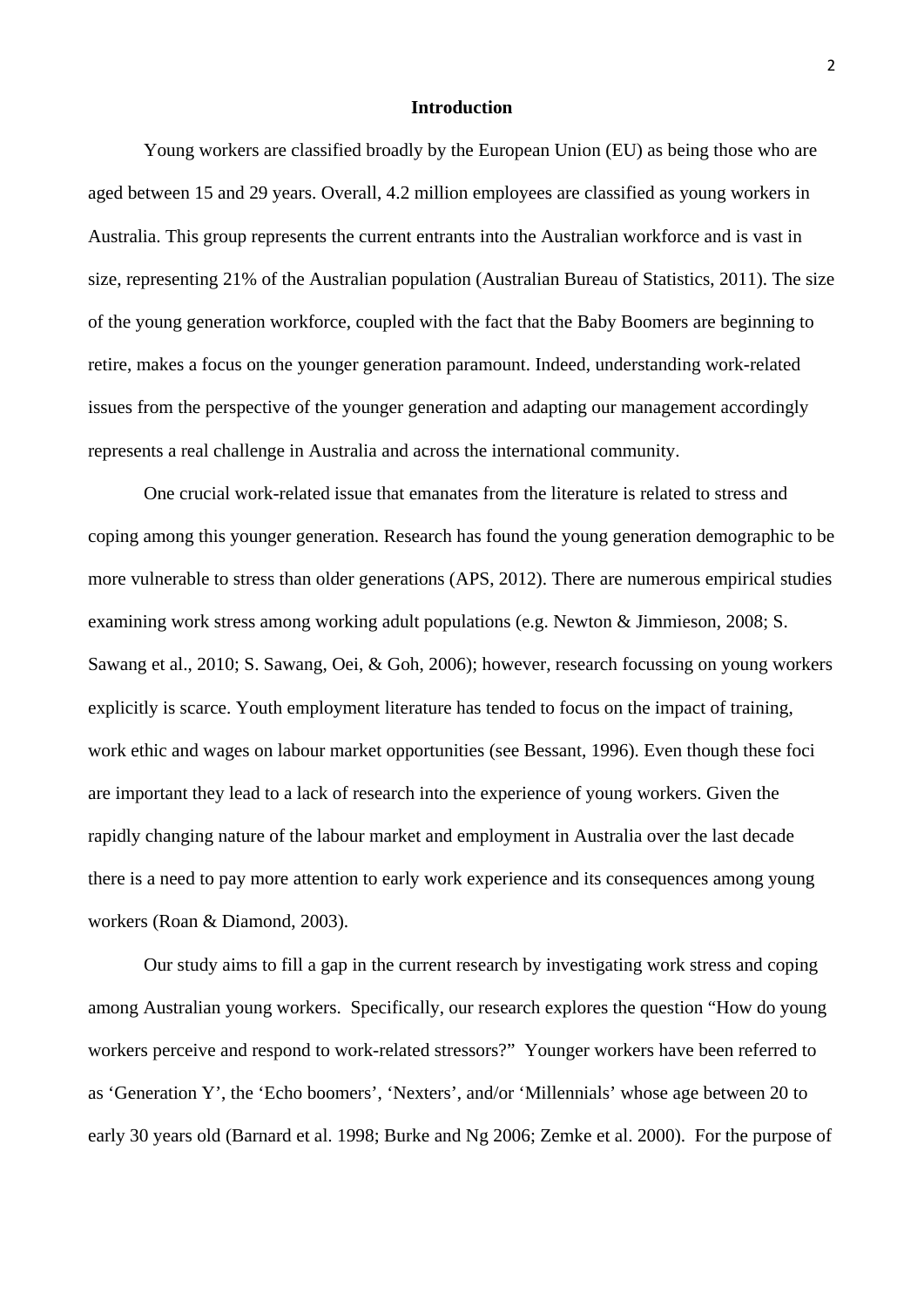this study, we define young workers as who are aged between 15 and 29 years, according to EU (which is similar to Gen Y cohort).

The remainder of this paper is organized as follows. First, we review characteristics of young workers as defined in the literature. We then discuss the stress related theories and methodological information. The next section then follows with findings and discussion.

## Characteristics of young workers

Overall, young workers are perceived as technically literate, educated, and ethnically diverse generation [\(Eisner, 2005\)](#page-15-0). In term of personality, this group is described as being positive, polite, curious, and energetic [\(Francis-Smith, 2004\)](#page-15-1).It has also been suggested that young workers expect good pay and benefits, rapid advancement, work/life balance, interesting and challenging work, and making a contribution to society. This is especially the case for pay with a recent study identifying pay as the most important motivational factor for young workers [\(Ng, Schweitzer, & Lyons, 2010\)](#page-17-1).

Mortimer and colleagues described young workers to be the most adaptable individuals compared to older workers [\(1992\)](#page-17-2). For example, young workers are happy to work simultaneously in different project teams, while synchronous work can be viewed as a workplace stressor for older generations [\(Paul, 2001\)](#page-18-1). However, other characteristics of young workers such as impatience, scepticism and lack of life experience mean they are prone to experiencing greater degrees of psychological distress than other generations [\(Hewlett, Sherbin, & Sumberg, 2009\)](#page-16-0). As such, it is important to unpack what triggers young workers' psychological distress and how we can help them manage their stress effectively so that they become healthy human capital for our nation. Stressed young workers can perceive themself as having low work competence [\(Ainsworth, Blehar, Waters,](#page-13-2)  [& Wall, 1978;](#page-13-2) [Paulsson, Ivergård, & Hunt, 2005\)](#page-18-2) and, in turn, this inhibits their desire to work and leads them to become voluntarily unemployed [\(Theodossiou, 1998\)](#page-19-2). Indeed, recent research and surveys have found evidence of dissatisfaction in some young workers. However, for a range of reasons, such as lack of experience, or lack of other options, young workers may remain in these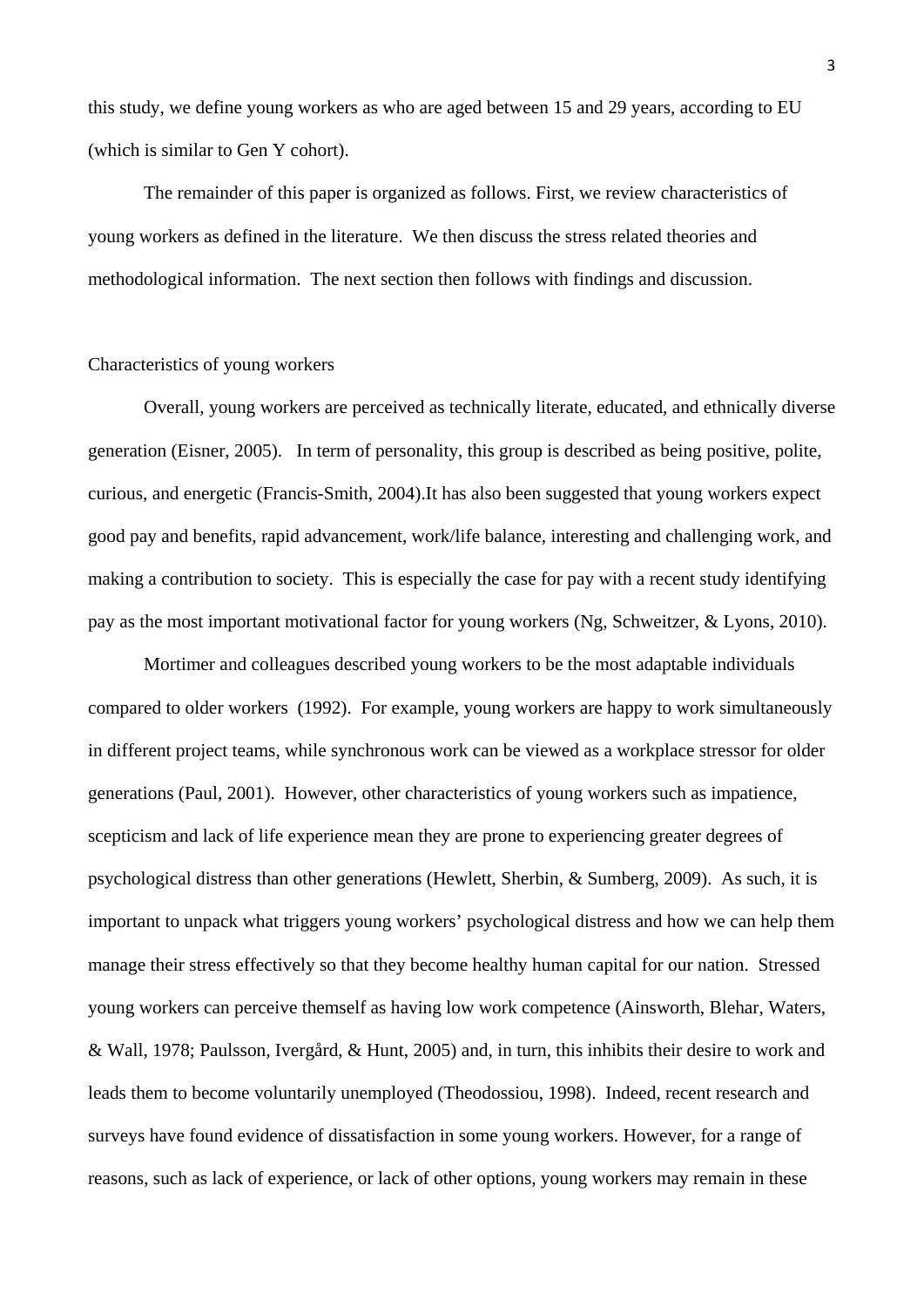jobs - working with negative attitudes, cynical hostility and a vulnerability to poor health and wellbeing [\(Andreassi, 2013;](#page-13-3) [Jamner, Shapiro, Goldstein, & Hug, 1991\)](#page-16-1). Workers' poor health and wellbeing present a significant cost to employers as a result of absenteeism, reduced productivity while at work, providing cover for absent staff, the impact on the productivity and morale of peers, and voluntary turnover [\(OECD, 2011\)](#page-18-3). A research focus on younger workers will fill a broad research gap in the stress literature and assist employers to attract and retain healthy young people in the workforce.

#### **Exposure vs. generation stress models**

Research shows that employed young people have relatively higher levels of wellbeing when compared with unemployed youth [\(O'Brien & Feather, 1990\)](#page-17-3). Nonetheless, the psychological wellbeing of employed young people who are exposed to work stressors may be just as deleterious as that of unemployment youth. Stress literatures have described the effects of stress on various health-related outcomes such as emotional strain and depression. The term 'stress exposure' is used when individuals exposed to stressful events are then at risk of negative psychological health [\(Coyle & Vera, 2013\)](#page-15-2). This risk may directly affect psychological wellbeing or may be mediated or moderated by other factors. Such factors include: coping styles [\(Goh, Sawang, & Oei, 2010\)](#page-16-2); selfefficacy or self-competence [\(DeNeve & Cooper, 1998\)](#page-15-3); and social support [\(Sukanlaya Sawang,](#page-18-4)  [2012\)](#page-18-4) to name just a few. However, an alternative model of stress generation postulates poor psychological wellbeing may cause individuals to precipitate stress, suggesting that the stress-strain process is fluid and serves as both an aetiology and consequence [\(Rudolph et al., 2000\)](#page-18-5). Our current study employs the stress exposure framework to examine how young workers perceive and respond to work-related stress.

Drawing from classic theory of stress (Lazarus & Folkman, 1984), a potentially stressful event will trigger the primary appraisal process which involves an assessment of the importance of a transaction for one's well-being. Three stress appraisals are challenge, harm/loss, and threat.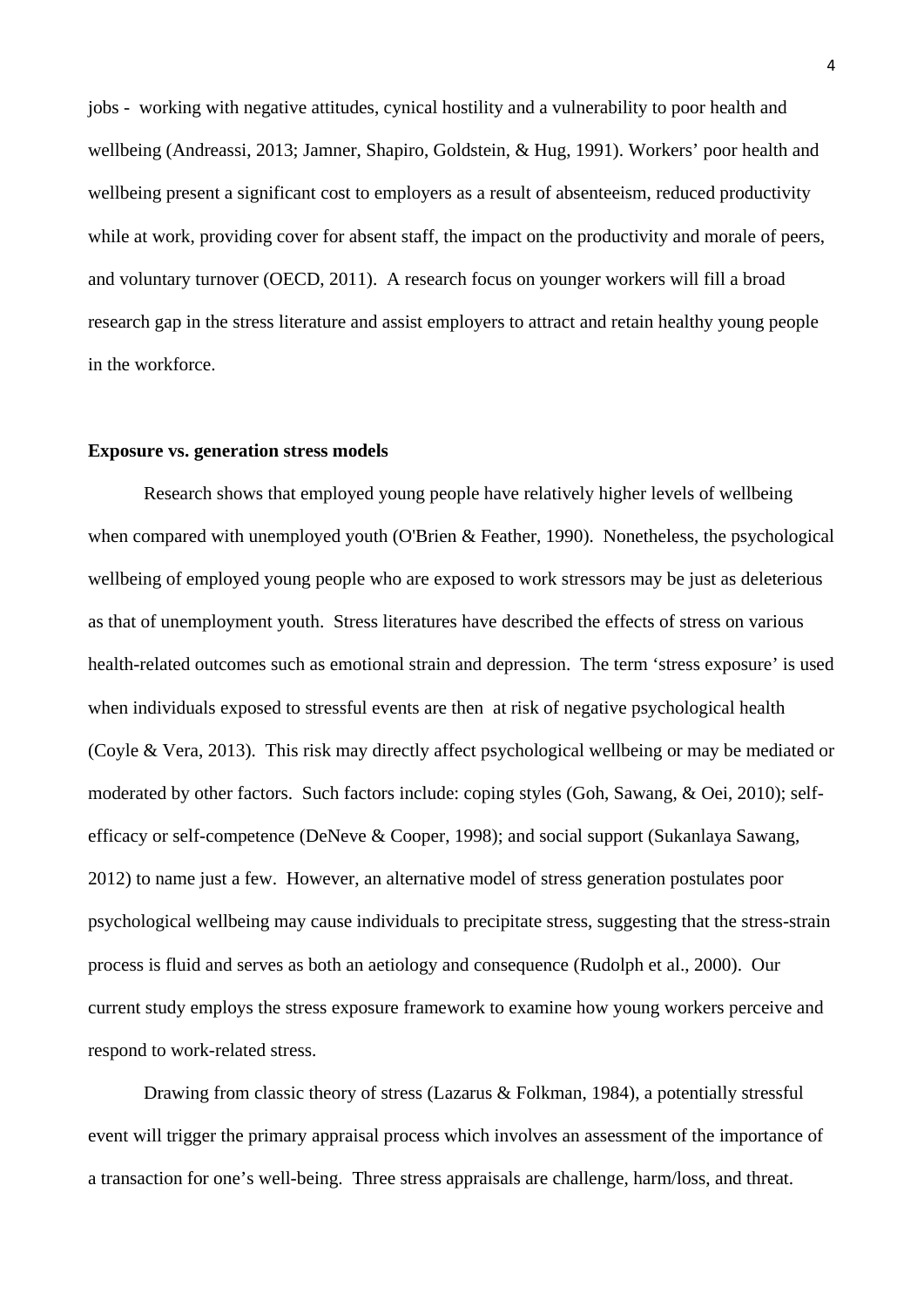When individuals perceive a stressor as a challenge, they view that stressor as an opportunity for growth and gain, which leads to employee motivation, satisfaction, and performance (LePine et al., 2005; Podsakoff et al., 2007). On the other hand, when individuals perceive a stressor as harm or threat, they think of a stressor as an obstacle or barrier to task accomplishment and personal growth (LePine, Podsakoff, & LePine, 2005; Podsakoff, LePine, & LePine, 2007). These cognitive evaluations are important to understand and reframe as early career experiences for young workers precede positive or negative attitudes and experiences in later stage of careers [\(Jamner et al., 1991\)](#page-16-1).

Overall, this study sought to contribute to existing literature on the impact of the environmental context on young people's psychological wellbeing. To date, research on young worker's experience of stress has focused on the relationship between employment, unemployment and subjective well-being among young people [\(see McKee-Ryan, Song, Wanberg, & Kinicki, 2005](#page-17-4)  [for a full review\)](#page-17-4). This study adopts an alternate critical lens to explore how work stressors described among young workers. Indeed , it is necessary to understand the actual stressors in order to develop appropriate policies to assist young workers to minimise stress and optimise their productivity and performance.

## **Method**

We adopted the relativist approach because we believe that information we obtained is valid only when it is relative to some particular frame of reference [\(Healy & Perry, 2000\)](#page-16-3). Phenomenological interviews are used to obtain a deeper understanding of the participants' experiences [\(Osborne, 1994\)](#page-18-6). This interviewing method is open-ended, allowing the individual's experience to present itself as spontaneously as possible.

In approaching this research we were aware that our experiences and expectations could influence our interpretation of the information. We were aware that our views toward young workers were clouded by literatures we read and some perceptions of personalities and behaviors of young workers were formed prior to the interview. We were mindful of this potential bias, thus we used phonological interview approach, focusing on how phenomena are presented in different ways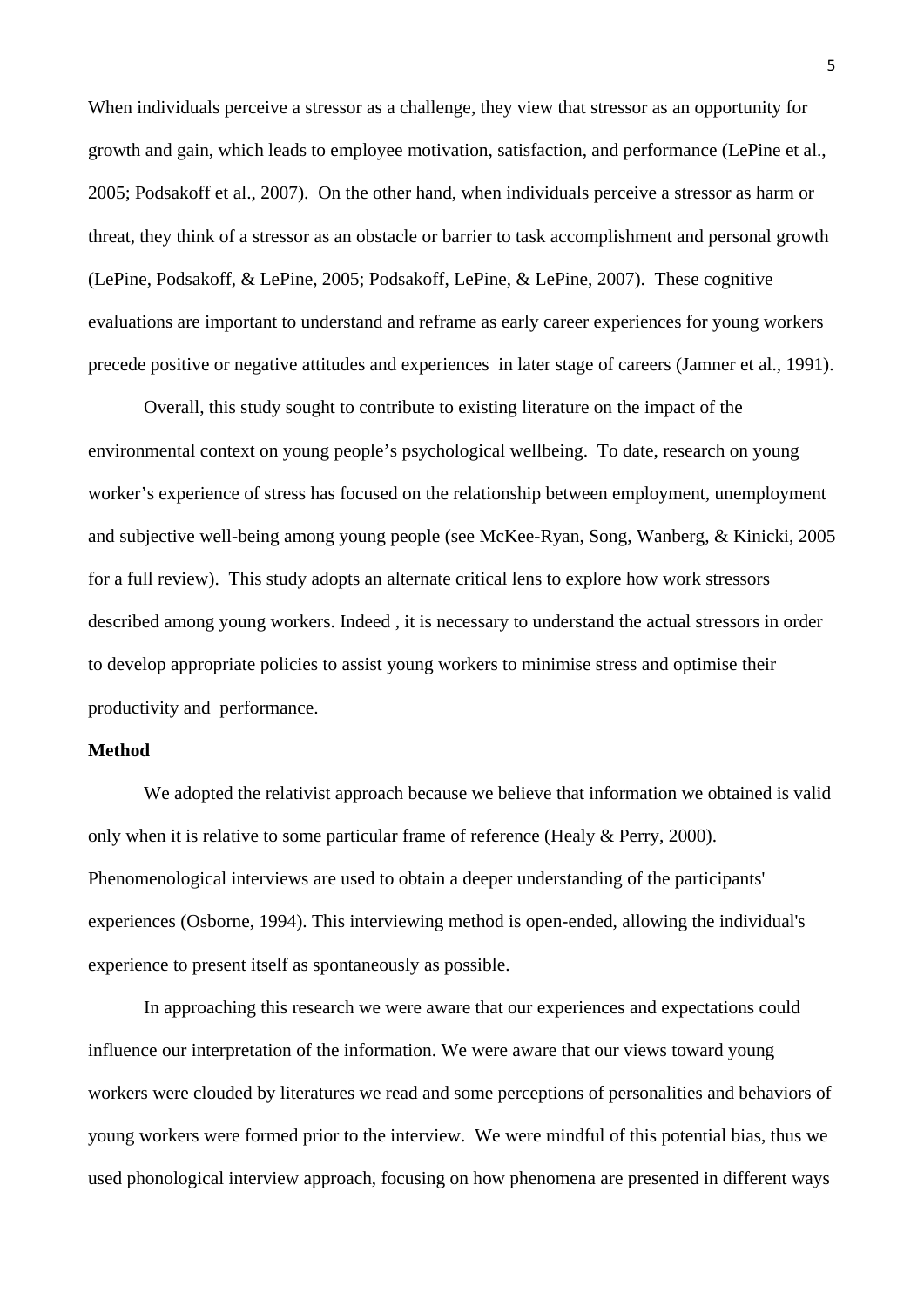to individuals. Work stressors can be experienced in many ways from different perspectives, by one person or by many people. For example, job complexity can be experienced by one person as something challenge or threat. We asked broad and open ended questions so that the participants had sufficient opportunity to express their view point extensively [\(Bevan, 2014;](#page-14-1) [Giorgi, 1997\)](#page-15-4). Further, we provided an opportunity for participants to check the accuracy of the data. They were asked to read any transcripts of dialogues in which they have participated, consider that their words match what they actually intended. Further, we employed multiple coding approach, involving the data has been coded by four researchers, the cross checking of coding strategies and interpretation of data by additional two independent researchers (apart from authors). The total of four experienced researchers who independently coded the transcript showed substantial agreement.

## *Participants*

We interviewed 18 key participants, who are Caucasian Australian and age between 17-29 years old (average age is 23 years). The participants were recruited through a snowball sampling. Of these, there were 13 female respondents and five male respondents (Table 1). Job tenure ranged between one month and six years (average tenure is 2.6 years). Seven key informants were schoolto-work transition and 11 informants were graduated worker (school-to-further education and work transition). The key informants were recruited through local advertisements and snowballing technique.

---------------------------------

Insert Table 1 about here

----------------------------------

A single in-depth semi-structured interview was employed and written consent to participate was obtained from each respondent. All participants were informed that they could refuse to answer certain questions or to withdraw from the research at any time. Interview questions included participants' experiences in their current and past workplaces. Rather than adopting a rigid interview protocol, the interviewer took a flexible approach that allowed participants to bring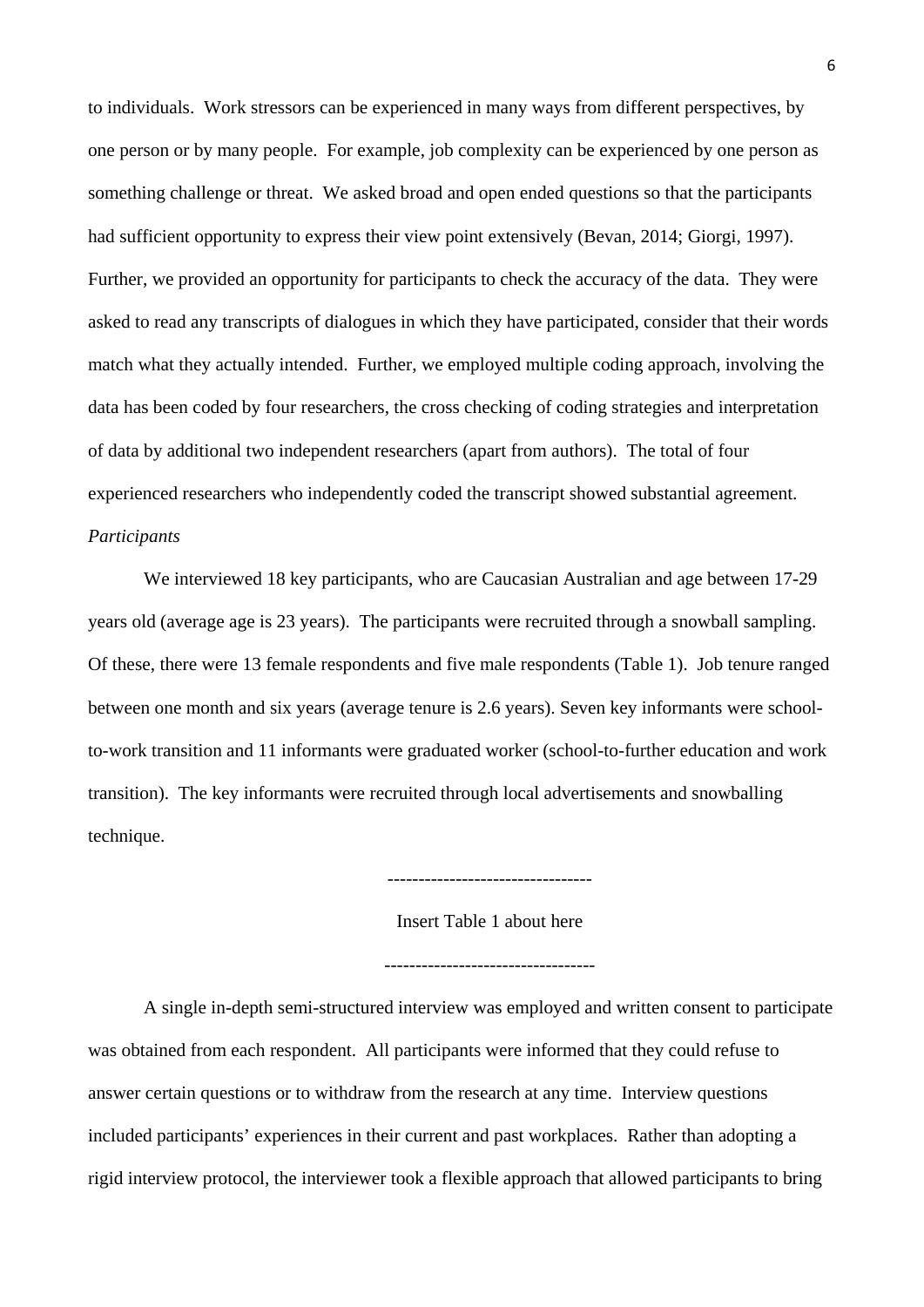up topics that were important to them. With participant consent, each interview was audio-taped and transcribed verbatim by a research assistant. Pseudonyms were assigned to all participants to assure confidentiality.

We follow the multi-stage content analysis suggested by Berelson, 1952 and Holsti, 1969. The transcripts were checked for accuracy. The transcripts were read several times to capture the main ideas from each participant's narrative. These perusals included a line-by-line review to identify units of meaning and recurrent themes. As the text was categorised, themes emerged, and these themes were labelled in ways that conformed to the study objectives. The analyses and categorisations were performed recursively, and the themes were sometimes revised to incorporate additional information.

## **Findings**

Young workers are perceived to have high expectations and over-confidence [\(Martin, 2005\)](#page-17-5) and often they overestimate their work skills and abilities [\(Egeler, 2003\)](#page-15-5). Yet this claim can be questioned as past studies often described younger workers' work characteristics in terms of older generations. Our findings thus allowed young workers to reflect on themselves in relation to their work context. Key emerging themes (Table 2) describing work related stress and their views are described as follow.

-----------------------------------

Insert Table 2 about here

## *They never let me shine and kept preaching at me!*

Young workers are perceived to be very proactive and prefer participative decision making [\(Loughlin & Barling, 2001\)](#page-17-6). Further, past studies defined work values among young workers as freedom and learning opportunities (Cennamo and Gardner 2008; Smola and Sutton 2002). Our interviews illustrated that young workers realised that they were on a learning curve in the workplace. However, young people believed that they were not incompetent and had better ideas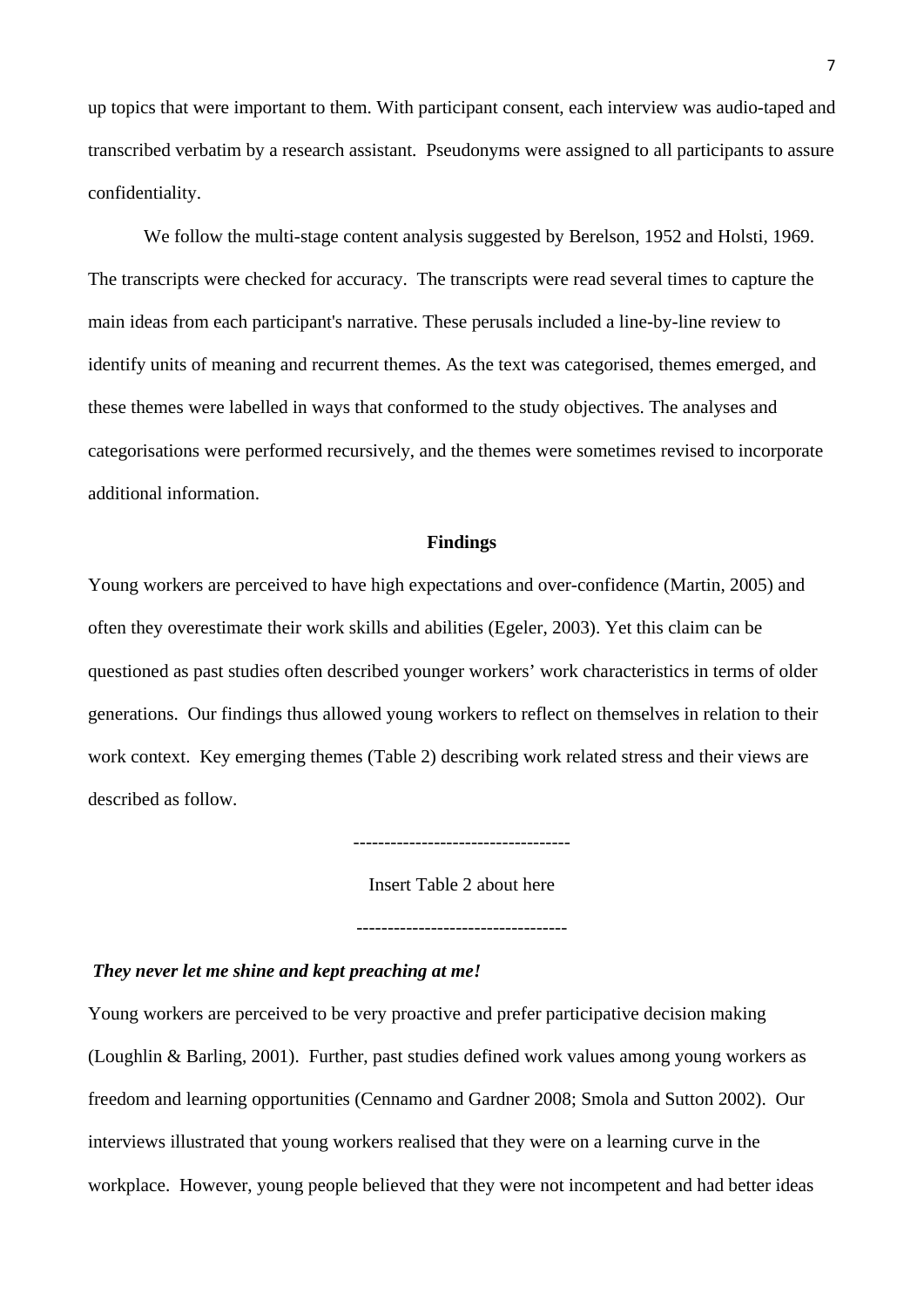on how to do things better. Occupational stress literature highlights the importance of job autonomy—a degree to which employees can decide how their work should be done [\(Daniels &](#page-15-6)  [Guppy, 1994\)](#page-15-6). Past research demonstrated that a lack of job autonomy engendered a depersonalised attitude among employees [\(Cordes & Dougherty, 1993\)](#page-14-2). Our interviews illustrated that young workers found that older workers tended not to agree with their ideas and always adhered to traditional ways. Young workers felt that their opinions had not been heard or had been ignored and this made them frustrated.

...S*ometimes they ( older colleague) tend to be a little bit not as willing to accept new ideas new ways of doing things sort of stuff whereas we (younger workers) can* ... *the older workers can be just set in their ways and resistant to change* ...*(Y03)*

#### *Interpersonal conflict: generation crash*

Interpersonal conflict can be considered a salient work stressor among young workers because the development of interpersonal competencies occurs during middle (16 to 18 years old) to late (19 to 21 years old) adolescence. Generation Y has grown up in a world of opportunities and has been told 'you can do anything'[\(Twenge & Campbell, 2008, p. 867\)](#page-19-3). As a result, young workers are highly confident in themselves. While self-esteem can be a good personality trait, it can be a mixed blessing. For example, an experimental study illustrated that high self-esteem, comparing to low self-esteem, college students were less likeable and less friendly after they were criticised [\(Twenge](#page-19-3)  [& Campbell, 2008\)](#page-19-3). Therefore, young workers may react more defensively to feedback or comment from older colleagues. This perception can lead to interpersonal conflict as a source of stress. Our interview demonstrated that young workers felt that they have been treated as children by their older colleagues.

... *She (older colleague) constantly corrects everyone on their language and, and has a very strict way of how the world should be and she's very entitled and she comes in 'ooh I'm only living on two and a half grand a month' and all this sort of bullshit*... *(Y04)*

## *Gen Y are job crafters to overcome routine tasks*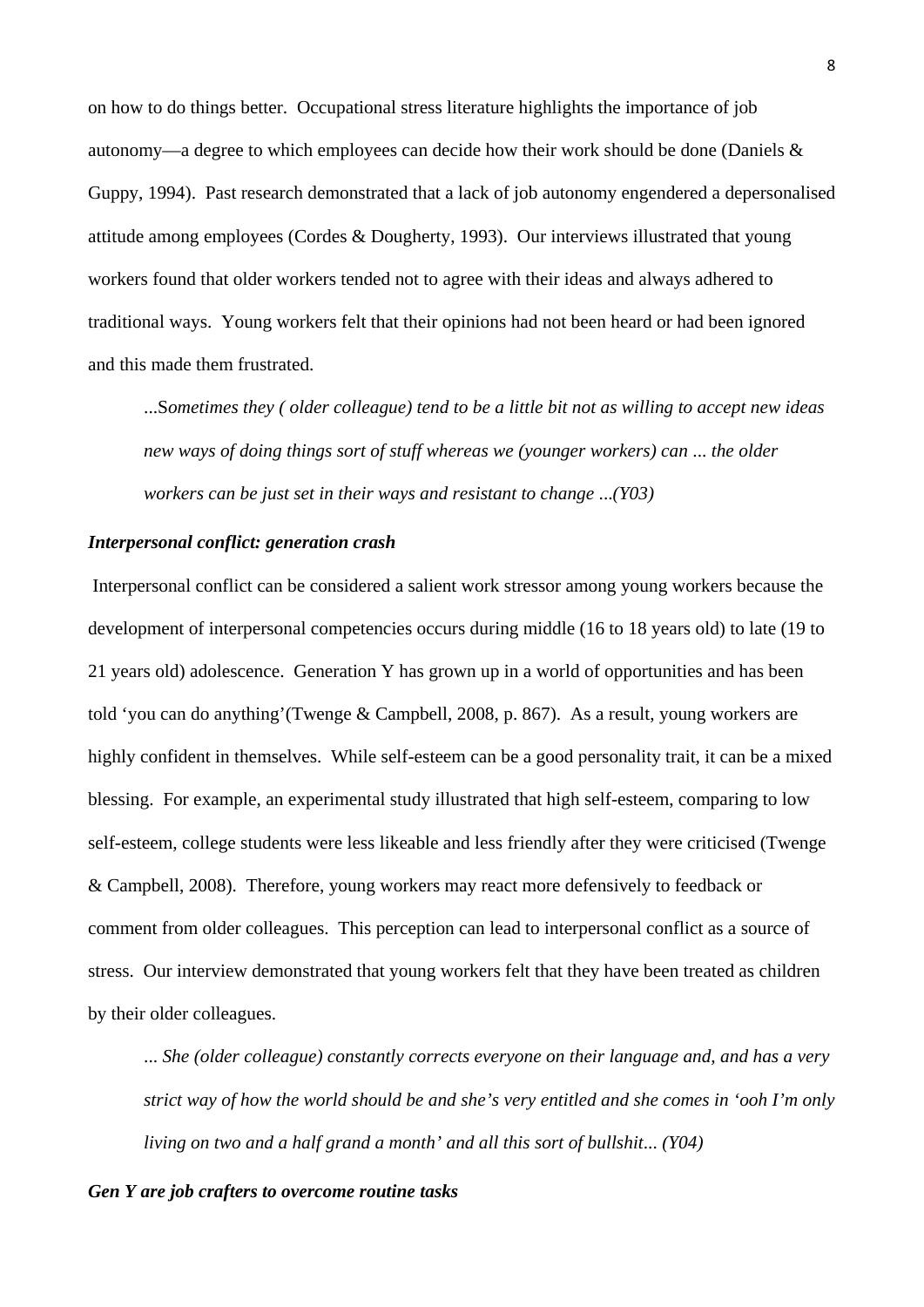Job crafting is a psychological, social and physical act geared toward shaping a job task's boundaries [\(Berg, Dutton, & Wrzesniewski, 2008\)](#page-14-3). Shaping means individuals change their way of thinking about the relationships between job tasks by changing the interactions and relationships they have with others at work. Traditional job design theories such as job characteristics model [\(Hackman & Oldham, 1980\)](#page-16-4), socio-technical systems theory [\(Pasmore, Francis, Haldeman, &](#page-18-7)  [Shani, 1982\)](#page-18-7), and the interdisciplinary work design framework [\(Campion & McClelland, 1991\)](#page-14-4) focus on the top-down approach; however, this approach may not fully reflect the impact of the Millennials' work contexts [\(Grant & Parker, 2009;](#page-16-5) [Parker, Wall, & Cordery, 2001\)](#page-18-8). We found that young workers demonstrated an ability to craft their routine jobs in ways that would foster their own job satisfaction. For example, a clothing store retailer described how her role was to stand at the check-out counter within her section. At first it was a very boring task. She found a way to shape her job by being proactive and engaging with customers on the floor.

... *When we get new stock in, we have to organise the area and when the sale finished, I was the one who went and organised it so that all of the new stock was at the front, and all the sale stock was together and all the brands were together and it was merchandised properly, and no one asked me to do it* ... *I feel happy and enthusiastic, and I feel like I want to do the best that I can* ... *(Y14)*

This was similar to another young worker who modified his work situation by creating social interaction in his workplace.

... *I'm not happy with the bosses but I'm enjoying my work. Different atmospheres, different people, you know talking to the truck drivers. Have a good chat or joke* ... *(Y17)*

The above examples illustrate that young workers crafted their job by: (a) changing the job boundaries by taking on more (or fewer) tasks or changing ways to do tasks; (b) changing ways to interact with people; and (c) shaping their perceptions toward their jobs. Gen Y workers are perceived as flexible and creative workers but they are more likely to be bored at work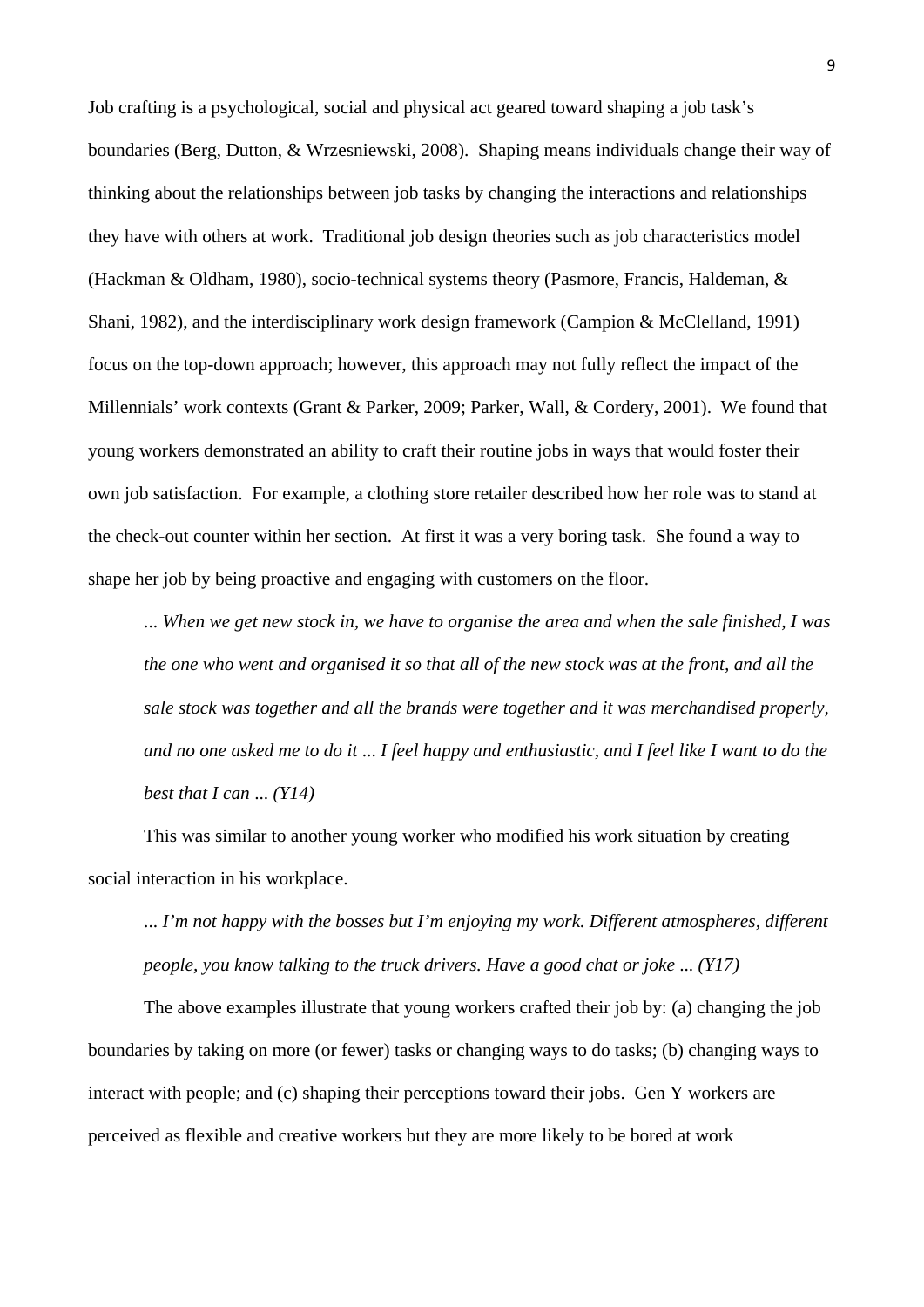[\(Broadbridge, Maxwell, & Ogden,](#page-14-5) 2007). Through job crafting, young workers finds way to enjoy their work without formally redesigning the work structure or the organisation.

## *Gen Y perceive stress in positive ways*

The experience of stress at work results in a range of dysfunctional psychological responses, such as anxiety, depression and burnout. In addition to the negative effects on physiological and psychological health, occupational stressors influence employee attitudes, including reduced job satisfaction and organisational commitment, as well as employee behaviours such as absenteeism and job performance deficits [\(Cooper, Dewe, & O'Driscoll, 2001;](#page-14-6) [O'Driscoll & Cooper, 1994;](#page-18-9) [S.](#page-19-1)  [Sawang et al., 2006\)](#page-19-1). Job demands have been described as a hindrance stressor that cause negative outcomes as described prior [\(Demerouti, Bakker, Nachreiner, & Schaufeli, 2001;](#page-15-7) [Karasek, 1979\)](#page-16-6). In contrast, we found young workers viewed their work demands as challenging tasks.

... *I fit women that have had cancer of the breast, so they have had their breast removed, so when they first come into me, we literally are the first person they see after they have come out of hospital. So you feel shocked and overwhelmed first but then feel very committed, engaged because you know all your experience in 'how to handle someone who is very fragile' does become a great commitment because you want to provide top quality service and want to help them* ... *(Y05)*

Young workers viewed work demands as their stressors that have the potential to promote mastery, personal growth, or future gains; as a result, they triggered positive emotions such as enthusiasm, commitment or active problem-solving [\(Cavanaugh, Boswell, Roehling, & Boudreau,](#page-14-7)  [2000\)](#page-14-7). We found that young workers felt highly confident (which has been described as one of the unique characteristics of Gen Y, i.e., high levels of self-efficacy [\(Hewlett et al., 2009\)](#page-16-0)) that they could fulfil their personal achievement by working hard.

## **Managing young workers: Implications**

The workplace stress paradigm supports the negative relationship between perceived stress and individual wellbeing. However, past relevant literature tends to explore a narrow representation of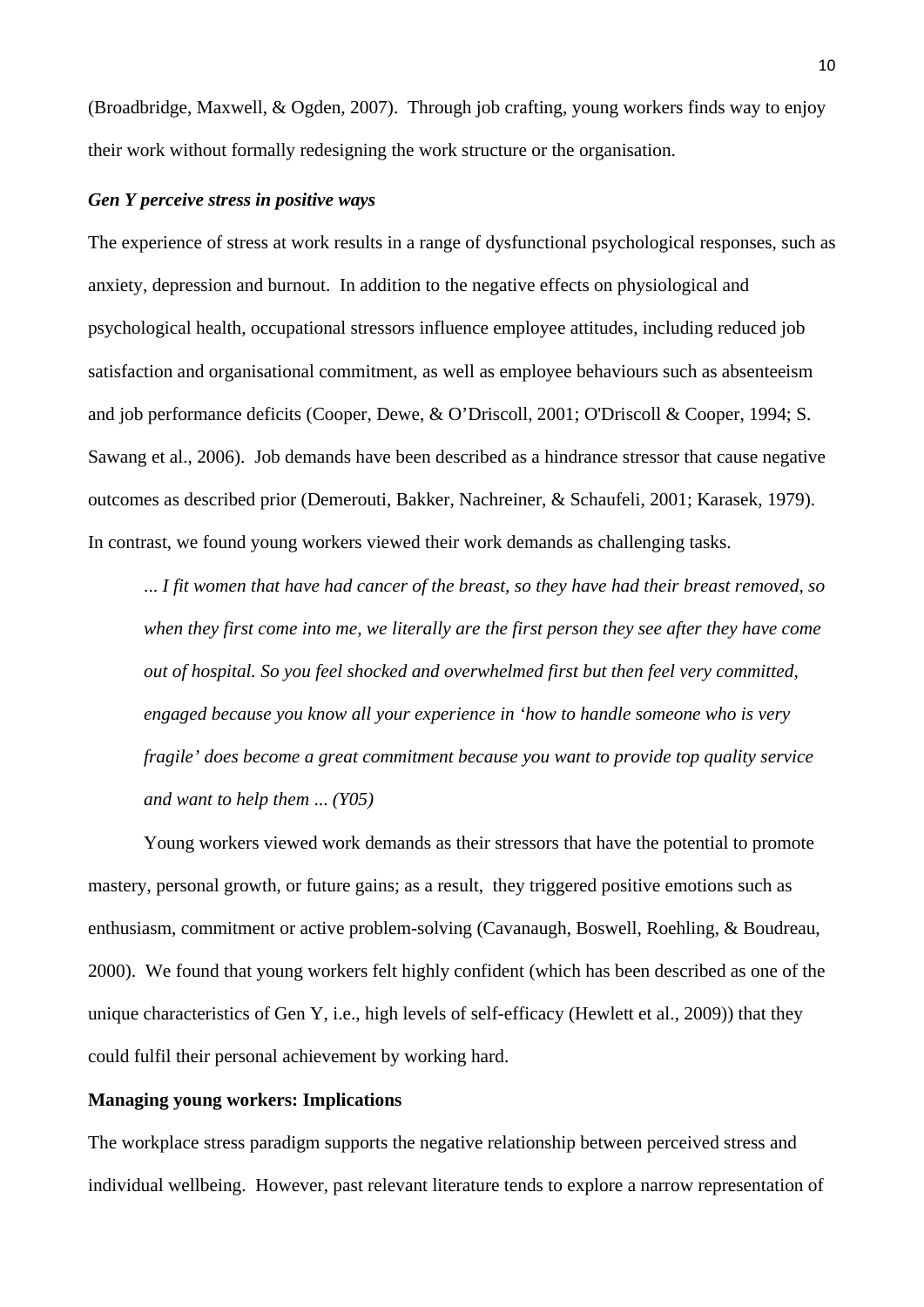work stressors (i.e., most research was on workload, work control and work security [\(Frone, 2003\)](#page-15-8). Our findings extend the past research of young workers' stress.

Previous research views part-time work as an unwilling choice forced on young workers because of their age and experience [\(Walsh, 1999\)](#page-19-4). Non-standard work leads to job security issues among workers [\(Mills, 2004\)](#page-17-7). However, previous literature argues that part-time workers do not want job security because these workers do not plan on staying with the same employer for any prolonged period of time [\(Kalleberg, 2000\)](#page-16-7). We found that the non- standard jobs have become a choice among young people, due to their lifestyles and work attitudes [\(Loughlin & Barling, 2001\)](#page-17-6). In the high technology sector, young workers voluntarily choose temporary assignments for fear of the 'mindless repetition' of full-time work [\(Lessard & Baldwin, 2000\)](#page-16-8). In other word, young people want flexible jobs that match their lifestyle [\(Mills, 2004\)](#page-17-7).

Young workers view job stress in three dimensions: a lack of opportunities to learn, poor social interaction and lacking opportunities to exercise initiative (autonomy). Workplace conflicts are the most frequently cited sources of work-related stress, and young workers frequently reported this type of stressor more than older workers [\(Harvey, Blouin, & Stout, 2006\)](#page-16-9). Young workers are considered proactive, actively pursuing changes that are favourable to self-development [\(Loughlin](#page-17-6)  [& Barling, 2001\)](#page-17-6). However, conflict may pose a particular problem to proactive types because of their more goal-directed and steadfast attempts to resolve issues in their environment, and anyone interrupting this may be a source of frustration leading to stress [\(Crant, 2000\)](#page-15-9). Our findings illustrate the interpersonal conflict or poor interaction between young and older generations. This type of negative interpersonal interaction has become a work-related stressor. Past research also found that young individuals often used a high percentage of passive-indirect strategies [\(Bergstrom](#page-14-8)  [& Nussbaum, 1996\)](#page-14-8), for example, when one acts aggressively concerning one's self-interest, but is passive or unconcerned about the conflicted other's needs.

Social interaction or workplace relationships have become critical stressors among young workers. Today, we tend to have an intergenerational mix in the workplace. Older workers think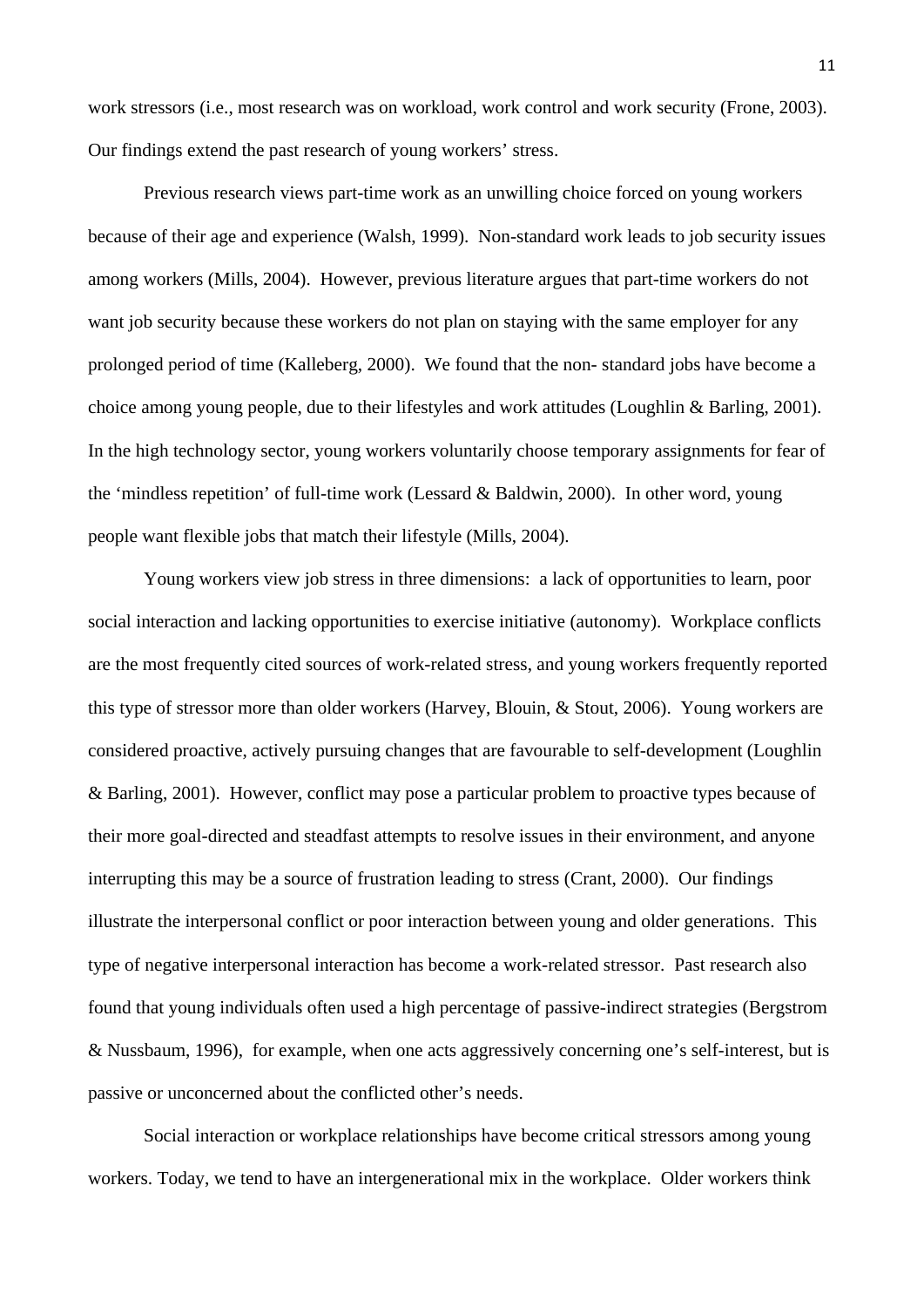that Gen Y workers expect too much and they do not want anyone to tell them what to do [\(Smola &](#page-19-5)  [Sutton, 2002\)](#page-19-5). On the other hand, Gen Y workers see older workers as overcautious and hierarchy worshipping, overly influenced by their parents' Depression mentality [\(Jurkiewicz, 2000\)](#page-16-10). Young workers who define workplace interaction as one dimension of job quality are more likely to have their psychological wellbeing impacted upon due to generational conflict. Today's organisation needs to mitigate the impact of this conflict by establishing a collaborative intergenerational workforce. To encourage organisational members bridging this gap, organisations should create an atmosphere of fellowship where people can learn from and with each other. Managers should encourage younger workers' ability to drive, change, and challenge the status quo. Given their need for autonomy and flexibility, young workers will work with negative feeling under rigid structures and inflexible management styles.

Communication researchers assume that conflict is a normal part of everyday interaction [\(Bergstrom & Nussbaum, 1996\)](#page-14-8). Therefore, conflict will emerge within the relation between younger and older workers. Due to a lack of their life experience, we cannot expect young workers to have more mature and reasonable ways of dealing with the conflict. When an interpersonal conflict arises, young workers may become confrontational over the issue while older workers remain solution-oriented. A pragmatic implication of our findings is to make employees aware that they may have differing preferences in dealing with a conflict that may, to some extent, explain problems in their intergenerational communication. Workplace training can increase the awareness of generations, and reduce the negative outcome of conflict which then mitigates the negative wellbeing among employees.

Previous research shows that young workers are highly motivated (e.g. [Smola & Sutton,](#page-19-5)  [2002;](#page-19-5) [Twenge & Campbell, 2008;](#page-19-3) [Wyn & Woodman, 2006\)](#page-19-6). Thus, it is important to provide these young workers with opportunities for challenging work and growth. To attract and retain young workers, organisations should find strategic human resource policies that meet young workers'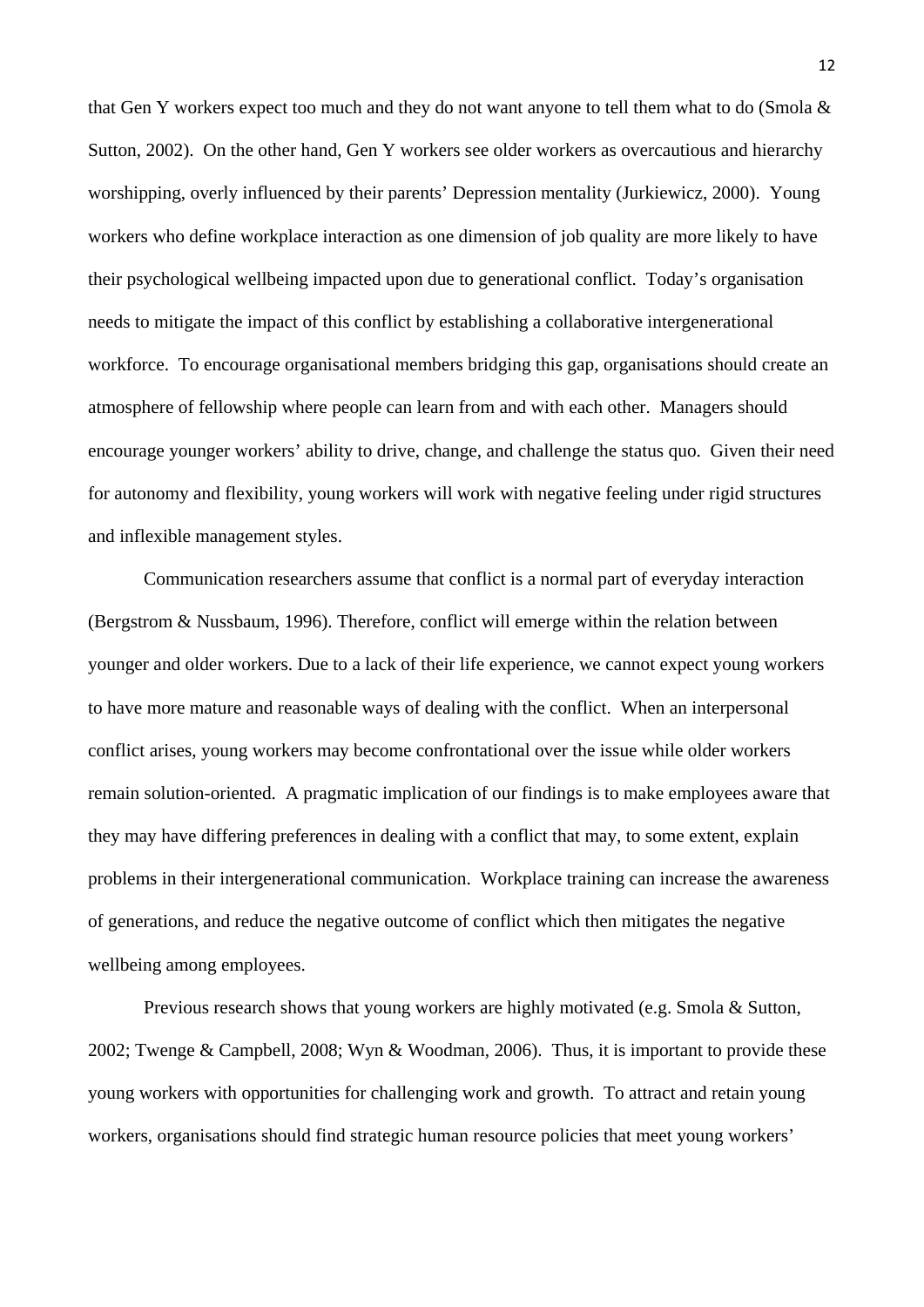desired job characteristics in such a way that work stress is minimised and job satisfaction and performance are maximised.

## **Limitations and Recommendations for Future Research**

The results of this study are limited in terms of transferability. Since the findings of study are specific to a small number of participants, it is impossible to demonstrate that the findings and conclusions are applicable to a wider population. However, each participant may be unique, and represent an example within a broader group (young workers). As a result, the prospect of transferability should not be immediately rejected [\(Denscombe, 1998\)](#page-15-10). To increase transferability, larger sample should be sought, and a triangulation the findings with positivistic approach (statistical analysis) is recommended. Second, the narrative description of the participants which were provided in our study, does not cover the full information of the economic, social, and psychological qualities of the participants. Therefore, the interpretation of our findings should be considered a preliminary. The future study can perhaps include a full description of all the contextual factors impinging on the inquiry.

#### **References**

- <span id="page-13-2"></span>Ainsworth, M. D. S., Blehar, M. C., Waters, E., & Wall, S. (1978). *Patterns of attachment: A psychological study of the strange situation*. Hillsdale, NJ: Erlbaum.
- <span id="page-13-3"></span>Andreassi, J. L. (2013). *Psychophysiology: Human behavior & physiological response*. East Sussex, U.K.: Psychology Press.
- <span id="page-13-1"></span>APS. (2012). Stress and wellbeing in Australia in 2011: A state of the nation survey. Melbourne: The Australian Psychological Society
- <span id="page-13-0"></span>Australian Bureau of Statistics. (2011). *Household Use of Information Technology*. (8146.0). Canberra: Australian Bureau of Statistics.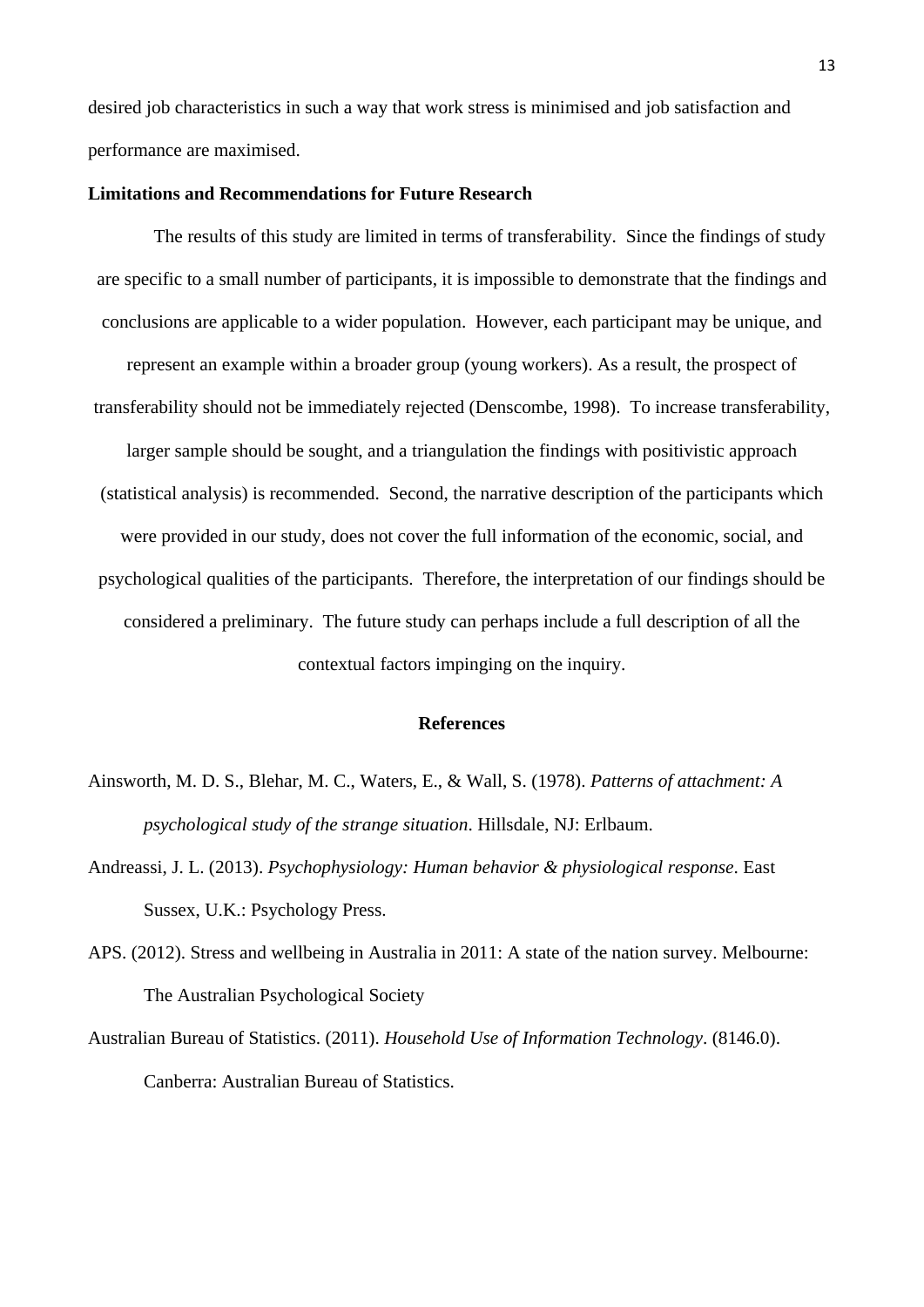- <span id="page-14-3"></span>Berg, J. M., Dutton, J. E., & Wrzesniewski, A. (2008). What is job crafting and why does it matter. *Theory-to-practice briefing, Ross School of Business, University of Michigan. Accessed on August, 24*, 2008.
- <span id="page-14-8"></span>Bergstrom, M. J., & Nussbaum, J. F. (1996). Cohort Difference in Interpersonal Conflict: Implications for the Older Patient-Younger Care Provider Interaction. *Health Communication, 8*(3), 233-248. doi: 10.1207/s15327027hc0803\_4
- <span id="page-14-0"></span>Bessant, J. (1996). Adolescents as offenders, social order, and the morality of work in a postindustrial society: The Australian experience. *Journal of Criminal Justice, 24*(6), 523- 535. doi: 10.1016/S0047-2352(96)00037-2
- <span id="page-14-1"></span>Bevan, M. T. (2014). A method of phenomenological interviewing. *Qualitative health research, 24*(1), 136-144. doi: 10.1177/1049732313519710
- <span id="page-14-5"></span>Broadbridge, A. M., Maxwell, G. A., & Ogden, S. M. (2007). Experiences, perceptions and expectations of retail employment for Generation Y. *Career Development International, 12*(6), 523-544. doi: 10.1108/13620430710822001
- <span id="page-14-4"></span>Campion, M. A., & McClelland, C. L. (1991). Interdisciplinary examination of the costs and benefits of enlarged jobs: A job design quasi-experiment. *Journal of Applied Psychology, 76*(2), 186-198. doi: 10.1111/j.1744-6570.1990.tb02395.x
- <span id="page-14-7"></span>Cavanaugh, M. A., Boswell, W. R., Roehling, M. V., & Boudreau, J. W. (2000). An empirical examination of self-reported work stress among US managers. *Journal of Applied Psychology, 85*(1), 65-74. doi: 10.1037//0021-9010.85.1.65
- <span id="page-14-6"></span>Cooper, C. L., Dewe, P. J., & O'Driscoll, M. P. (2001). *Organizational stress: A review and critique of theory, research, and applications*. Thousand Oaks, CA: Sage.
- <span id="page-14-2"></span>Cordes, C. L., & Dougherty, T. W. (1993). A review and an integration of research on job burnout. *Academy of Management Review, 18*(4), 621-656. doi: 10.5465/AMR.1993.9402210153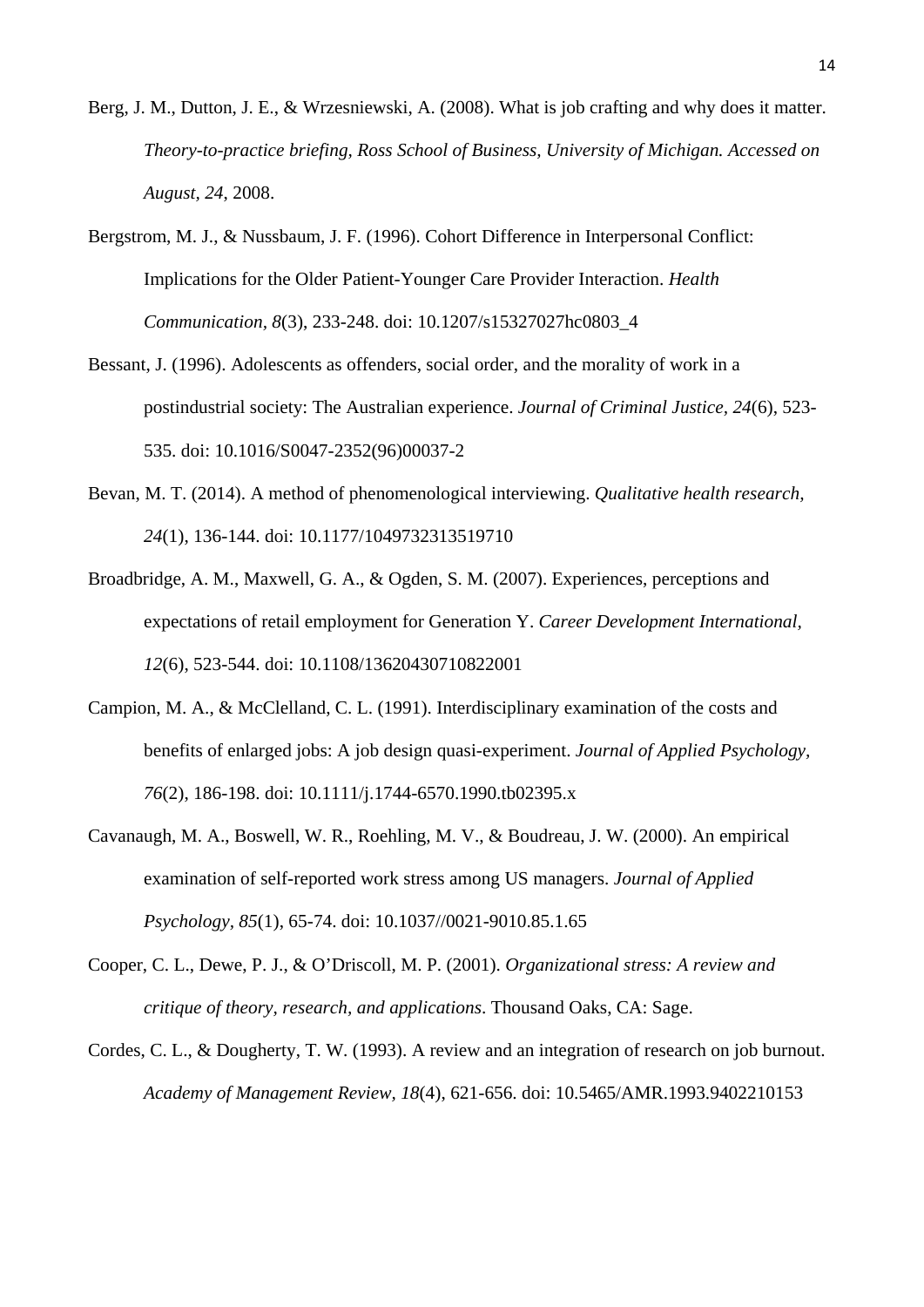- <span id="page-15-2"></span>Coyle, L. D., & Vera, E. M. (2013). Uncontrollable stress, coping, and subjective well-being in urban adolescents. *Journal of youth studies*(ahead-of-print), 1-13. doi: 10.1080/13676261.2012.756975
- <span id="page-15-9"></span>Crant, J. M. (2000). Proactive Behavior in Organizations. *Journal of Management, 26*(3), 435-462. doi: 10.1177/014920630002600304

<span id="page-15-6"></span>Daniels, K., & Guppy, A. (1994). Occupational stress, social support, job control, and psychological well-being. *Human Relations, 47*(12), 1523-1544. doi: 10.1177/001872679404701205

- <span id="page-15-7"></span>Demerouti, E., Bakker, A. B., Nachreiner, F., & Schaufeli, W. B. (2001). The job demandsresources model of burnout. *Journal of Applied Psychology, 86*(3), 499-512. doi: 10.1037/0021-9010.86.3.499
- <span id="page-15-3"></span>DeNeve, K. M., & Cooper, H. (1998). The happy personality: a meta-analysis of 137 personality traits and subjective well-being. *Psychological bulletin, 124*(2), 197-229. doi: 0.1037/0033- 2909.124.2.197
- <span id="page-15-10"></span>Denscombe, M. (1998). *The good research guide for small-scale social research projects*. Buckingham, U.K.: Open University Press
- <span id="page-15-5"></span>Egeler, D. (2003). *Shaping the next generation*. Colorado Springs, CO: Navpress.
- <span id="page-15-0"></span>Eisner, S. P. (2005). Managing generation Y. *SAM Advanced Management Journal, 70*(4), 4-15.
- <span id="page-15-1"></span>Francis-Smith, J. (2004). Surviving and thriving in the multigenerational workplace. Retrieved 9 December 2015, from Journal Record [http://journalrecord.com/2004/08/26/surviving-and](http://journalrecord.com/2004/08/26/surviving-and-thriving-in-the-multigenerational-workplace/)[thriving-in-the-multigenerational-workplace/](http://journalrecord.com/2004/08/26/surviving-and-thriving-in-the-multigenerational-workplace/)
- <span id="page-15-8"></span>Frone, M. R. (2003). Predictors of overall and on-the-job substance use among young workers. *Journal of Occupational Health Psychology, 8*(1), 39-54. doi: 10.1037/1076-8998.8.1.39
- <span id="page-15-4"></span>Giorgi, A. (1997). The theory, practice, and evaluation of the phenomenological method as a qualitative research procedure. *Journal of phenomenological psychology, 28*(2), 235-260. doi: 10.1163/156916297X00103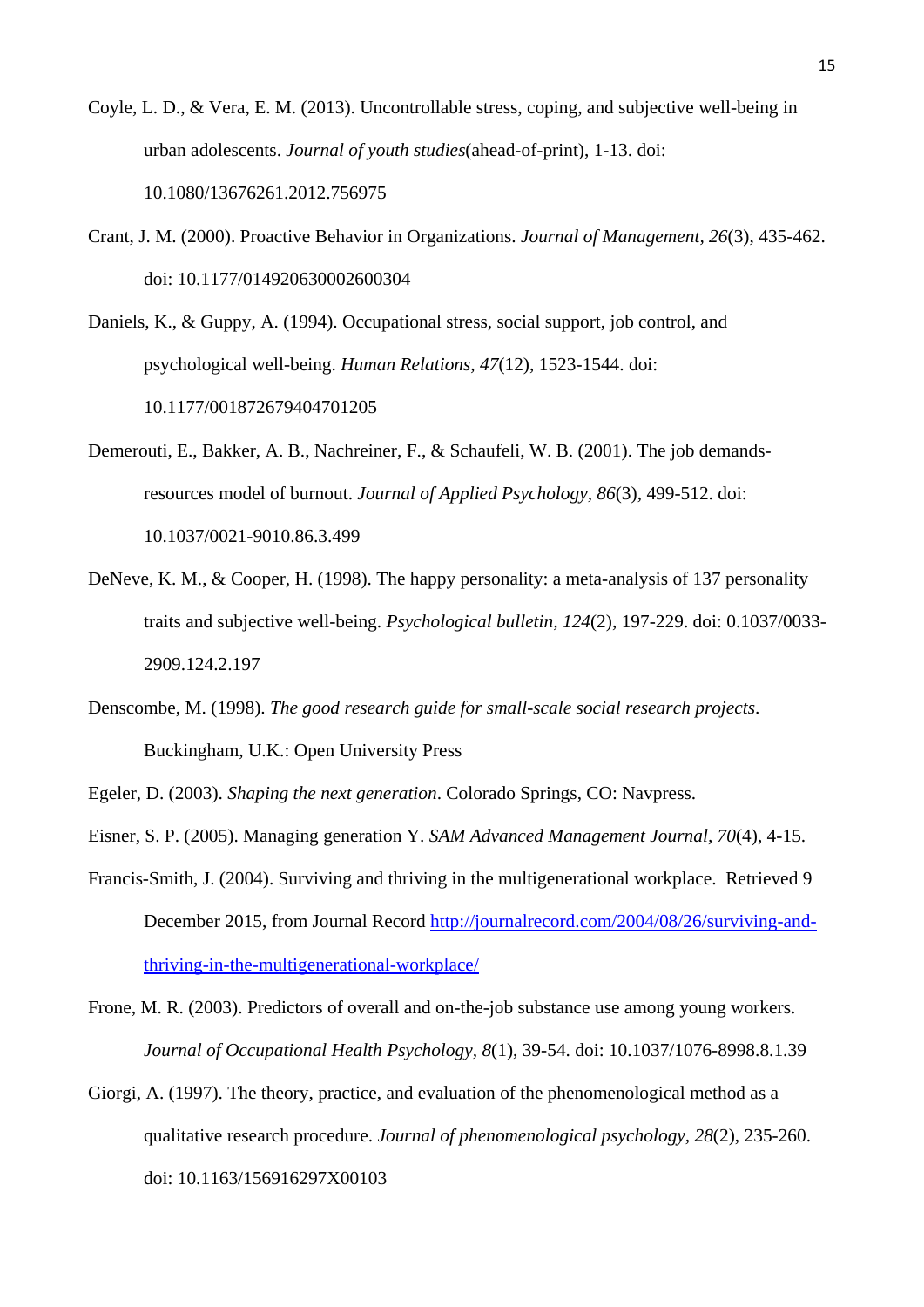- <span id="page-16-2"></span>Goh, Y. W., Sawang, S., & Oei, T. P. S. (2010). The Revised Transactional Model (RTM) of occupational stress and coping: an improved process approach. *Australian and New Zealand Journal of Organisational Psychology, 3*(1), 13-20. doi: 10.1375/ajop.3.1.13
- <span id="page-16-5"></span>Grant, A. M., & Parker, S. K. (2009). 7 Redesigning Work Design Theories: The Rise of Relational and Proactive Perspectives. *The Academy of Management Annals, 3*(1), 317-375. doi: 10.1080/19416520903
- <span id="page-16-4"></span>Hackman, J. R., & Oldham, G. R. (1980). *Work redesign*. Reading, MA: Addison-Wesley
- <span id="page-16-9"></span>Harvey, S., Blouin, C., & Stout, D. (2006). Proactive personality as a moderator of outcomes for young workers experiencing conflict at work. *Personality and Individual differences, 40*(5), 1063-1074. doi: 10.1016/j.paid.2005.09.021
- <span id="page-16-3"></span>Healy, M., & Perry, C. (2000). Comprehensive criteria to judge validity and reliability of qualitative research within the realism paradigm. *Qualitative market research: An international journal, 3*(3), 118-126. doi: 10.1108/13522750010333861
- <span id="page-16-0"></span>Hewlett, S. A., Sherbin, L., & Sumberg, K. (2009). How Gen Y & Boomers will reshape your agenda. *Harvard Business Review, 87*(7/8), 71-76. doi: pubmed/19630257
- <span id="page-16-1"></span>Jamner, L. D., Shapiro, D., Goldstein, I. B., & Hug, R. (1991). Ambulatory blood pressure and heart rate in paramedics: effects of cynical hostility and defensiveness. *Psychosomatic Medicine, 53*(4), 393-406. doi: 10.1097/00006842-199107000-00005
- <span id="page-16-10"></span>Jurkiewicz, C. L. (2000). Generation X and the public employee. *Public Personnel Management, 29*(1), 55-74. doi: 10.1177/009102600002900105
- <span id="page-16-7"></span>Kalleberg, A. L. (2000). Nonstandard employment relations: Part-time, temporary and contract work. *Annual review of sociology, 26*, 341-365. doi: 10.1146/annurev.soc.26.1.341
- <span id="page-16-6"></span>Karasek, R. A. (1979). Job demands, job decision latitude, and mental strain: Implications for job redesign. *Administrative science quarterly, 24*(2), 285-308. doi: 10.2307/2392498
- <span id="page-16-8"></span>Lessard, B., & Baldwin, S. (2000). *Netslaves: True tales of working the web*. Toronto, Ontario: McGraw Hill.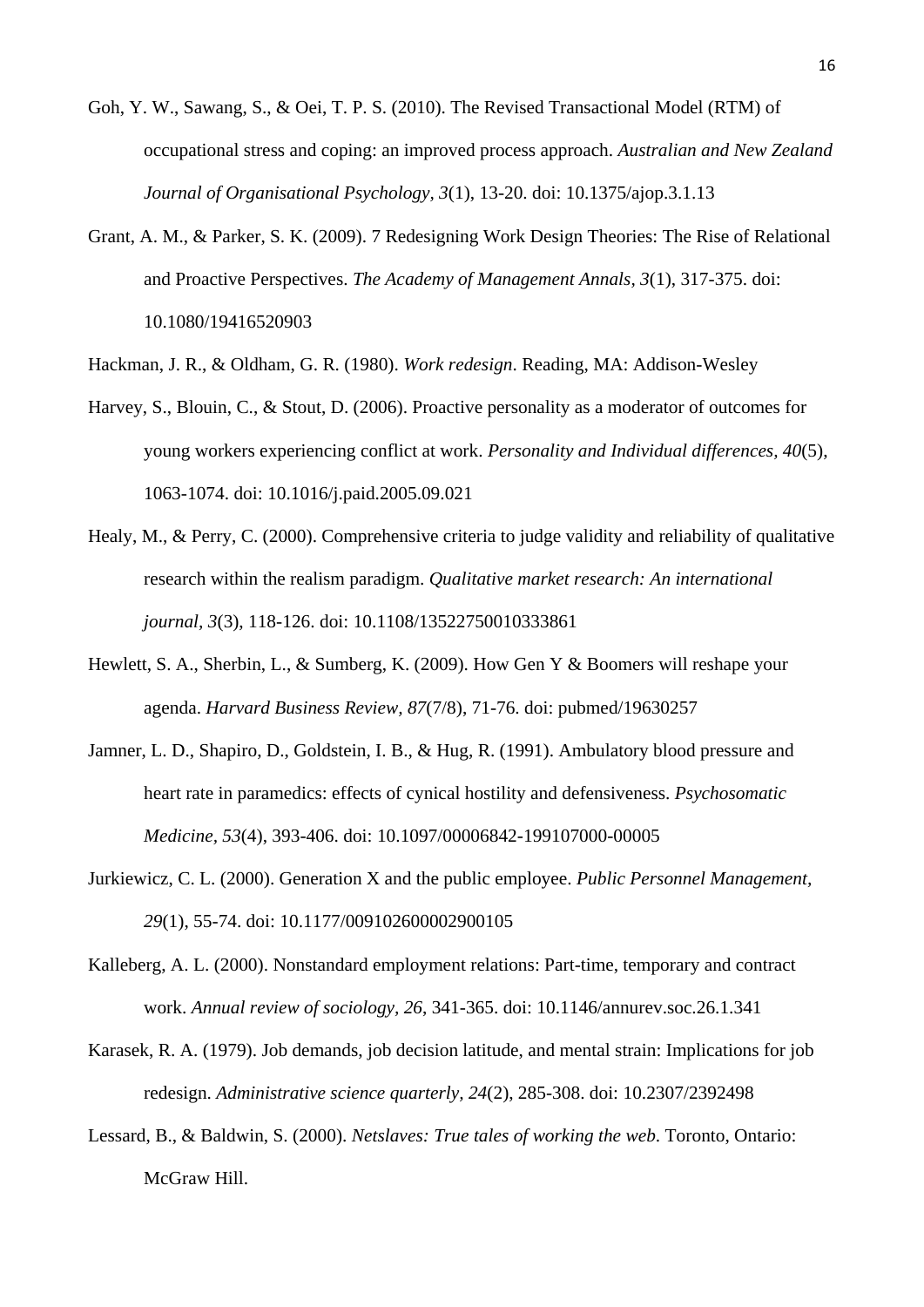- <span id="page-17-6"></span>Loughlin, C., & Barling, J. (2001). Young workers' work values, attitudes, and behaviours. *Journal of Occupational and Organizational Psychology, 74*(4), 543-558. doi: 10.1348/096317901167514
- <span id="page-17-5"></span>Martin, C. A. (2005). From high maintenance to high productivity: What managers need to know about Generation Y. *Industrial and commercial training, 37*(1), 39-44. doi: 10.1108/00197850510699965
- <span id="page-17-4"></span>McKee-Ryan, F., Song, Z., Wanberg, C. R., & Kinicki, A. J. (2005). Psychological and physical well-being during unemployment: a meta-analytic study. *Journal of Applied Psychology, 90*(1), 53-76. doi: 10.1037/0021-9010.90.1.53
- <span id="page-17-7"></span>Mills, M. (2004). Demand for flexibility or generation of insecurity? The individualization of risk, irregular work shifts and Canadian youth. *Journal of youth studies, 7*(2), 115-139. doi: 10.1080/1367626042000238677
- <span id="page-17-2"></span>Mortimer, J. T., Finch, M., Shanahan, M., & Ryu, S. (1992). Work experience, mental health, and behavioral adjustment in adolescence. *Journal of Research on Adolescence, 2*(1), 25-57. doi: 10.1207/s15327795jra0201\_2
- <span id="page-17-0"></span>Newton, C. J., & Jimmieson, N. L. (2008). Role stressors, participative control, and subjective fit with organisational values: Main and moderating effects on employee outcomes. *Journal of Management & Organization, 14*(1), 20-39. doi: 10.5172/jmo.2008.14.1.20
- <span id="page-17-1"></span>Ng, E. S., Schweitzer, L., & Lyons, S. T. (2010). New generation, great expectations: A field study of the millennial generation. *Journal of Business and Psychology, 25*(2), 281-292. doi: 10.1007/s10869-010-9159-4
- <span id="page-17-3"></span>O'Brien, G. E., & Feather, N. T. (1990). The relative effects of unemployment and quality of employment on the affect, work values and personal control of adolescents. *Journal of Occupational Psychology, 63*(2), 151-165. doi: 10.1111/j.2044-8325.1990.tb00517.x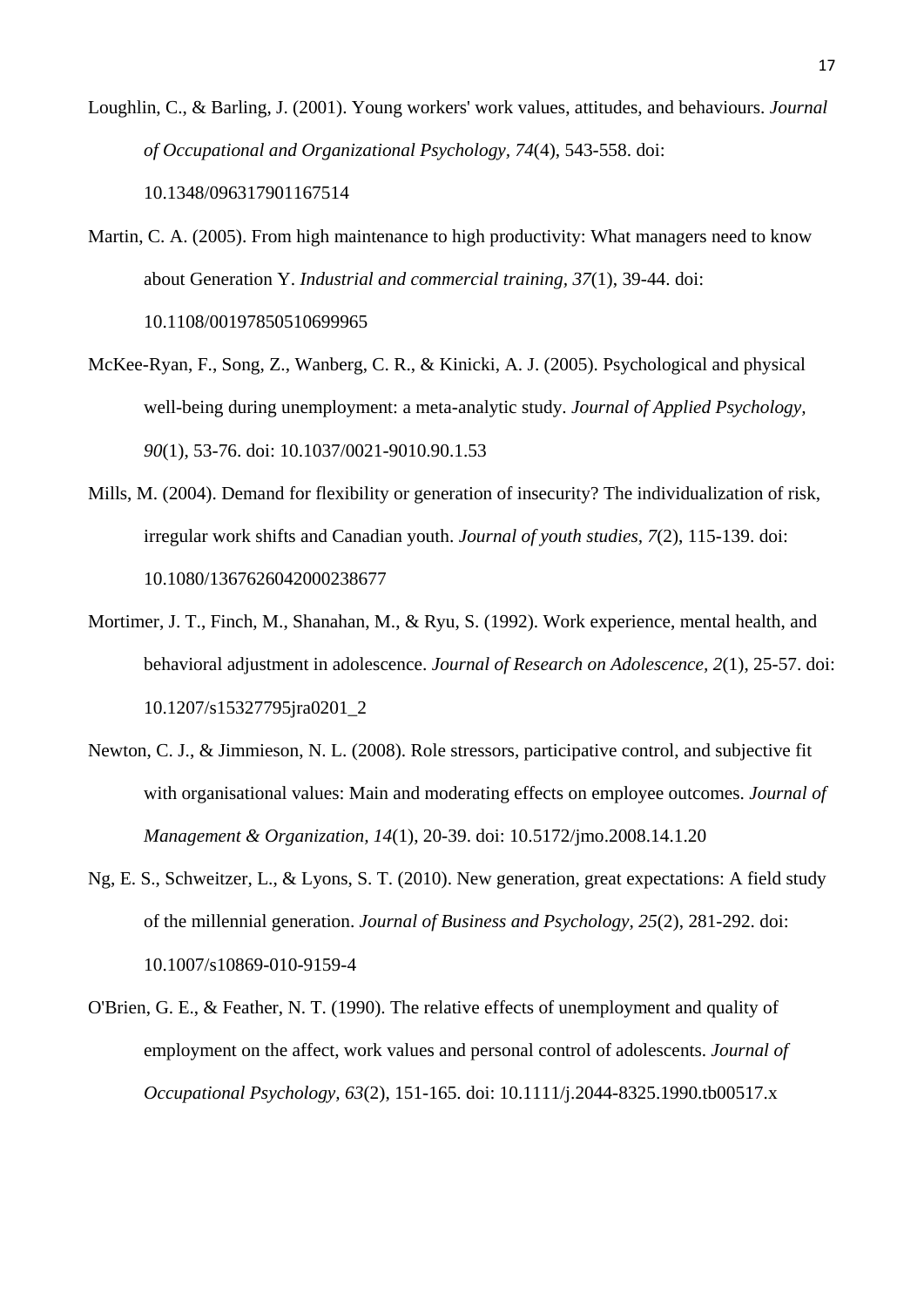<span id="page-18-9"></span>O'Driscoll, M. P., & Cooper, C. L. (1994). Coping with work-related stress: A critique of existing measures and proposal for an alternative methodology. *Journal of occupational and organizational psychology, 67*(4), 343-354.

<span id="page-18-3"></span>OECD. (2011). *OECD Employment Outlook 2011*. Pascal, Paris: OECD Publishing.

- <span id="page-18-6"></span>Osborne, J. W. (1994). Some similarities and differences among phenomenological and other methods of psychological qualitative research. *Canadian Psychology/Psychologie Canadienne, 35*(2), 167. doi: 10.1037/0708-5591.35.2.167
- <span id="page-18-8"></span>Parker, S. K., Wall, T. D., & Cordery, J. L. (2001). Future work design research and practice: Towards an elaborated model of work design. *Journal of Occupational and Organizational Psychology, 74*(4), 413-440. doi: 10.1348/096317901167460
- <span id="page-18-7"></span>Pasmore, W., Francis, C., Haldeman, J., & Shani, A. (1982). Sociotechnical systems: A North American reflection on empirical studies of the seventies. *Human Relations, 35*(12), 1179- 1204. doi: 10.1177/001872678203501207

<span id="page-18-1"></span>Paul, P. (2001). Getting inside gen Y. *American Demographics, 23*(9), 42-49.

- <span id="page-18-2"></span>Paulsson, K., Ivergård, T., & Hunt, B. (2005). Learning at work: competence development or competence-stress. *Applied Ergonomics, 36*(2), 135-144. doi: 10.1016/j.apergo.2004.09.008
- <span id="page-18-0"></span>Roan, A. M., & Diamond, C. (2003). Starting out: the quality of working life of young workers in the retail and hospitality industries in Australia. *International Journal of Employment Studies, 11*(2), 91-119.
- <span id="page-18-5"></span>Rudolph, K. D., Hammen, C., Burge, D., Lindberg, N., Herzberg, D., & Daley, S. E. (2000). Toward an interpersonal life-stress model of depression: The developmental context of stress generation. *Development and Psychopathology, 12*(2), 215-234. doi: <http://hammenlab.psych.ucla.edu/pubs/00towardan.pdf>
- <span id="page-18-4"></span>Sawang, S. (2012). Is there an inverted U-shaped relationship between job demands and work engagement: The moderating role of social support? *International Journal of Manpower, 33*(2), 178-186. doi: 10.1108/01437721211225426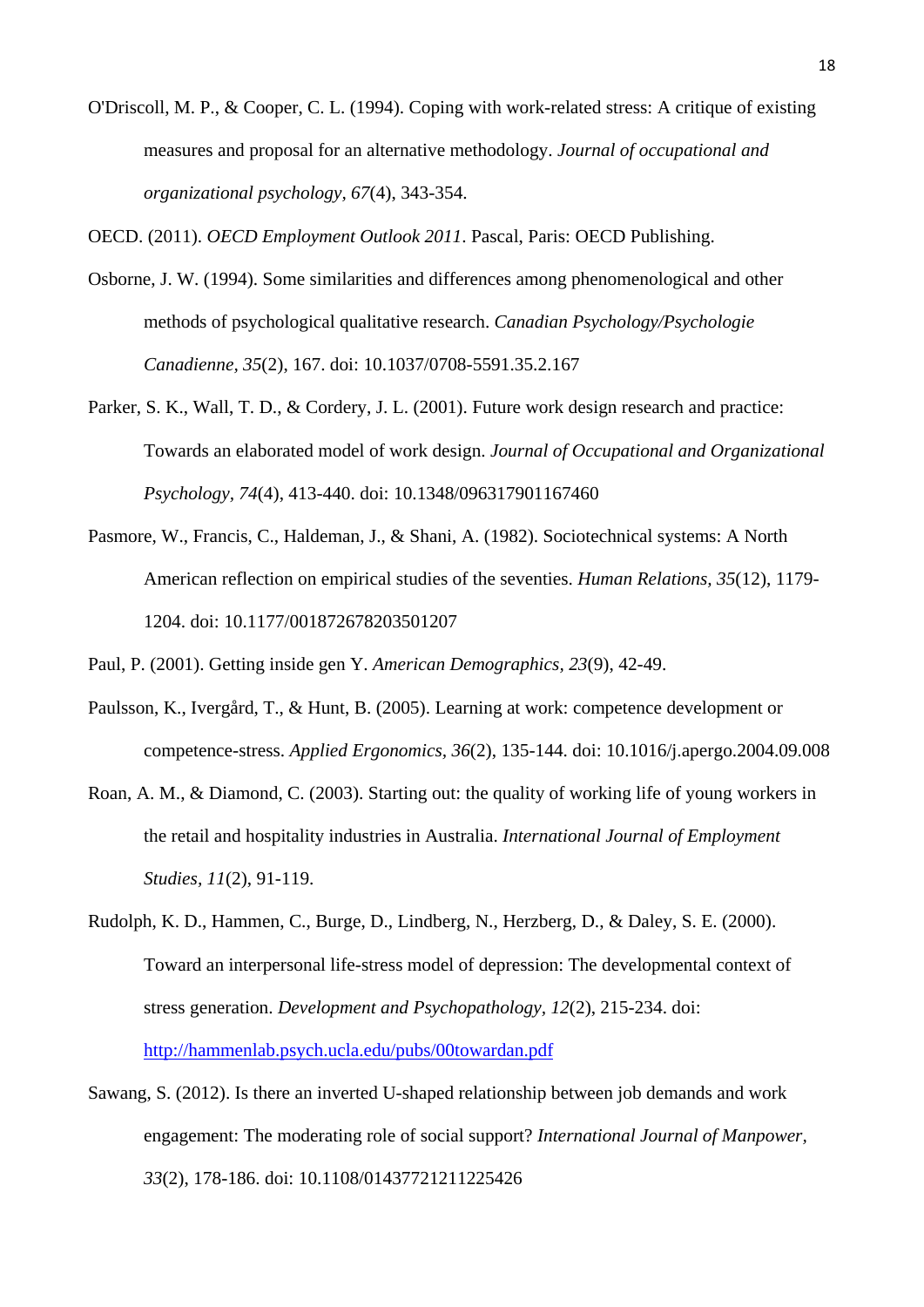- <span id="page-19-0"></span>Sawang, S., Oei, T., Goh, Y. W., Wilman, M., Markhum, E., & Ranawake, D. (2010). The Ways of Coping Checklist revision-Asian version (WCCL-ASIAN): a new factor structure with confirmatory factor analysis. *Applied Psychology: An International Review, 59*(2), 202-219. doi: 0.4038/sljpsyc.v4i2.6314
- <span id="page-19-1"></span>Sawang, S., Oei, T. P. S., & Goh, Y. W. (2006). Are country and culture values interchangeable? A case example using occupational stress and coping. *International Journal of Cross Cultural Management, 6*(2), 205-219. doi: 10.1177/1470595806066330
- <span id="page-19-5"></span>Smola, K. W., & Sutton, C. D. (2002). Generational differences: Revisiting generational work values for the new millennium. *Journal of organizational behavior, 23*(4), 363-382. doi: 10.1002/job.147
- <span id="page-19-2"></span>Theodossiou, I. (1998). The effects of low-pay and unemployment on psychological well-being: A logistic regression approach. *Journal of health economics, 17*(1), 85-104. doi: 10.1016/S0167-6296(97)00018-0
- <span id="page-19-3"></span>Twenge, J. M., & Campbell, S. M. (2008). Generational differences in psychological traits and their impact on the workplace. *Journal of Managerial Psychology, 23*(8), 862-877. doi: 10.1108/02683940810904367
- <span id="page-19-4"></span>Walsh, J. (1999). Myths and counter-myths: an analysis of part-time female employees and their orientations to work and working hours. *Work, Employment & Society, 13*(2), 179-203. doi: 10.1177/09500179922117908
- <span id="page-19-6"></span>Wyn, J., & Woodman, D. (2006). Generation, youth and social change in Australia. *Journal of youth studies, 9*(5), 495-514. doi: 10.1080/13676260600805713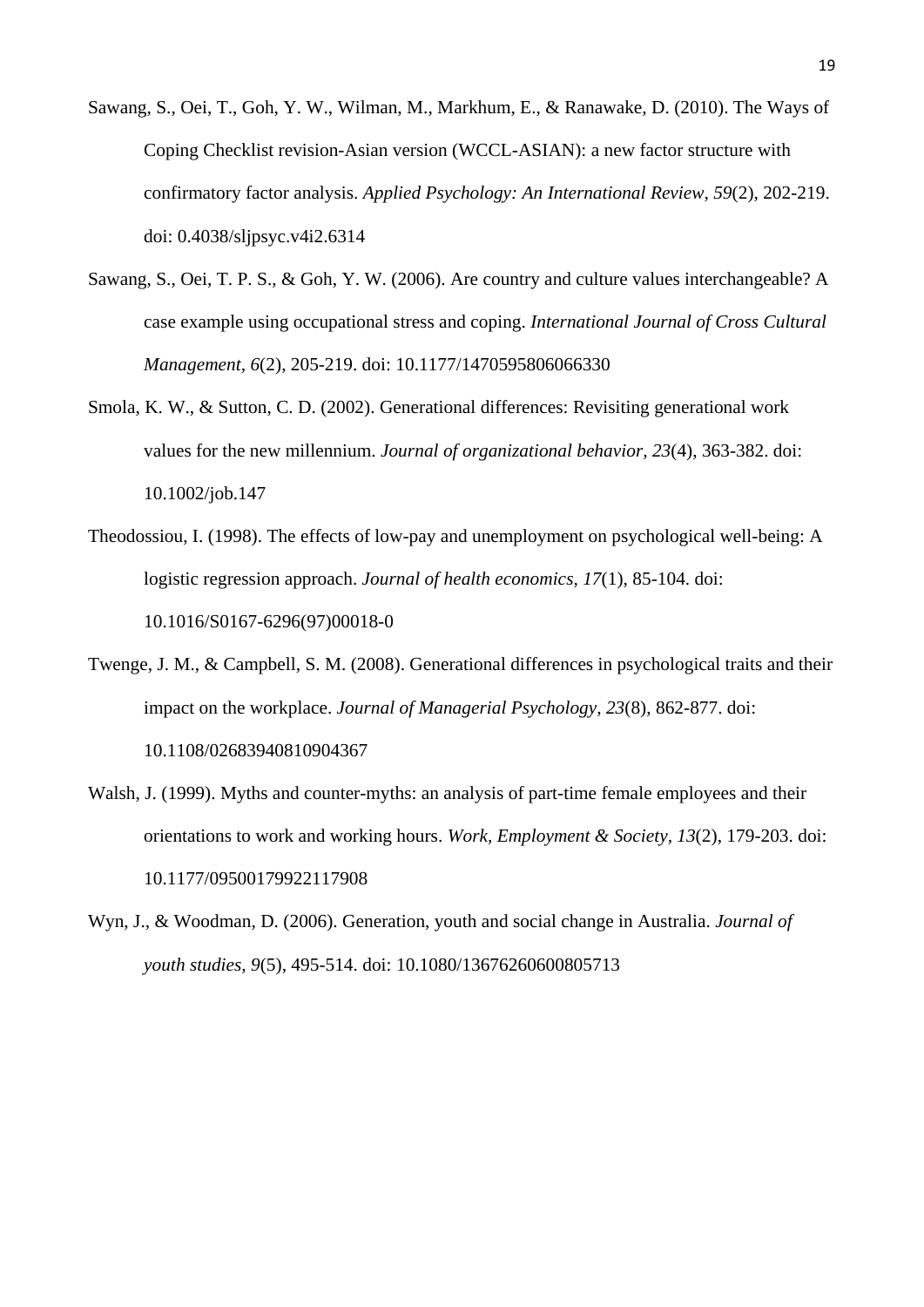| ID  | Age | Gender      | <b>Industry</b>            | <b>Tenure</b>  | <b>Position</b>      | Work status | <b>Education</b> |
|-----|-----|-------------|----------------------------|----------------|----------------------|-------------|------------------|
| Y01 | 27  | $\mathbf f$ | Health                     | 5              | Receivable Assistant | fulltime    | Diploma          |
| Y02 | 28  | $\mathbf f$ | Health                     | 3.6            | Medical receptionist | fulltime    | <b>Bachelor</b>  |
| Y03 | 21  | f           | Social services            |                | Counsellor           | part-time   | <b>Bachelor</b>  |
| Y04 | 25  | m           | <b>Commercial Services</b> | 0.4            | Stylist              | part-time   | High school      |
| Y05 | 19  | f           | Government                 | 1.9            | Administrator        | fulltime    | Diploma          |
| Y06 | 22  | $\mathbf f$ | <b>Commercial Services</b> | 0.8            | Administrator        | fulltime    | Diploma          |
| Y07 | 29  | $\mathbf f$ | Social services            | 0.1            | Support officer      | fulltime    | Diploma          |
| Y08 | 23  | f           | <b>Commercial Services</b> | 6              | Telemarketer         | part-time   | <b>Bachelor</b>  |
| Y09 | 26  | m           | Manufacturing              | 5              | Cabinet maker        | fulltime    | Diploma          |
| Y10 | 27  | $\mathbf f$ | Government                 | 0.4            | investigator         | fulltime    | Master           |
| Y11 | 25  | m           | Wholesales & Retails       | 3.5            | Supervisor           | part-time   | <b>Bachelor</b>  |
| Y12 | 17  | f           | Wholesales & Retails       | 1.1            | Sale assistant       | Causal      | High school      |
| Y13 | 26  | m           | Wholesales & Retails       | 6              | Service assistant    | fulltime    | High school      |
| Y14 | 19  | f           | Wholesales & Retails       | 0.5            | Sale assistant       | part-time   | High school      |
| Y15 | 19  | $\mathbf f$ | Wholesales & Retails       | 1.3            | Sale assistant       | part-time   | High school      |
| Y16 | 19  | $\mathbf f$ | Wholesales & Retails       | $\overline{4}$ | Supervisor           | Causal      | High school      |
| Y17 | 20  | m           | Wholesales & Retails       | 2.5            | Floor assistant      | fulltime    | High school      |
| Y18 | 24  | f           | Wholesales & Retails       | 4.5            | Sales manager        | fulltime    | <b>Bachelor</b>  |

**Table 1**: Demographic information of the respondents.